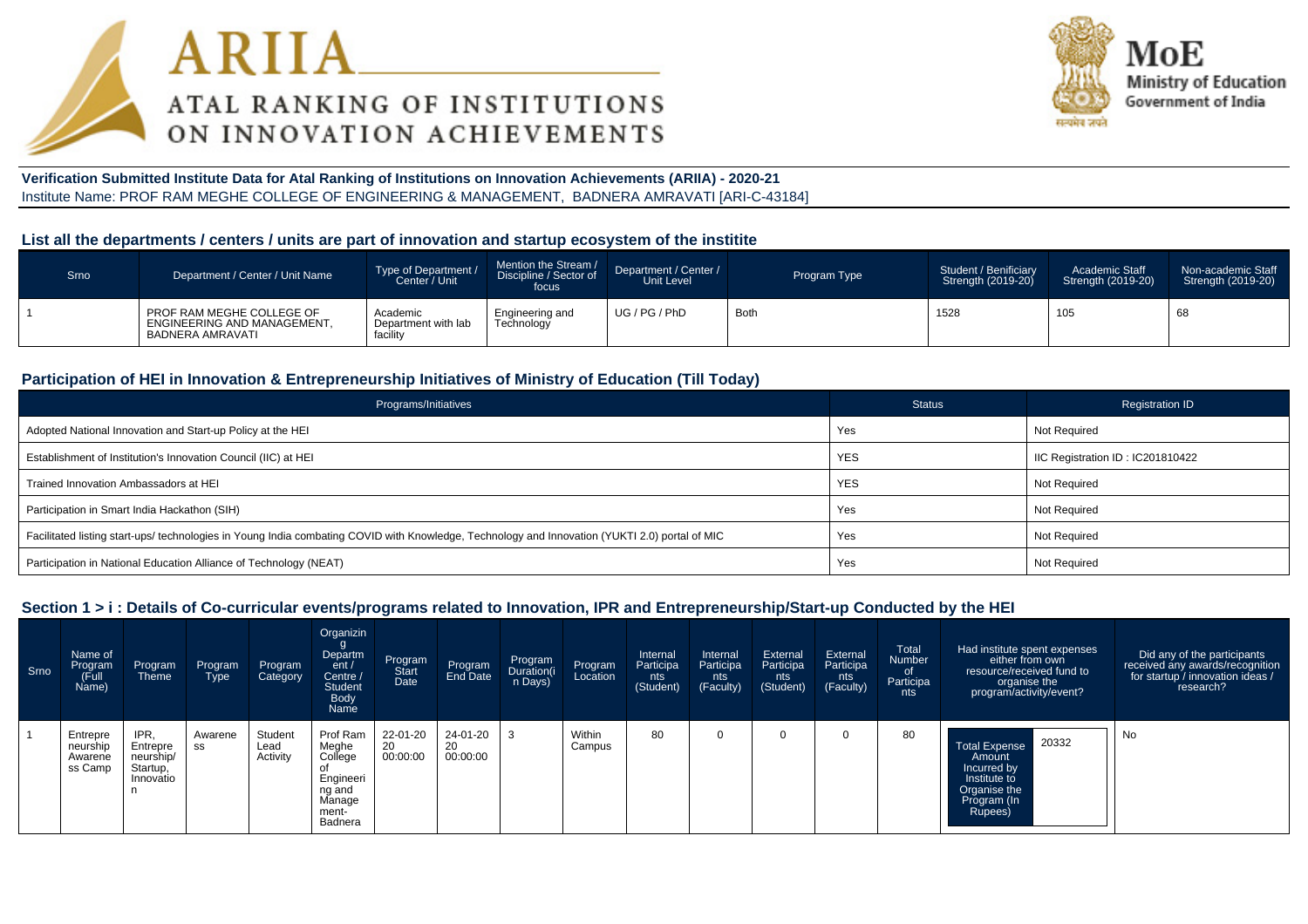#### **Section 1 > i : Details of Co-curricular events/programs related to Innovation, IPR and Entrepreneurship/Start-up Conducted by the HEI**

# Section 1 > ii : Details of Students, Faculties/Staff Participation/Representation in Co-curricular events/programs related to Innovation, IPR and Entrepreneurship/Start-up<br>at the State, National and (or) International Lev

| Srno           | Name of<br>Program<br>Full)<br>Name)                                                                                                                                                                                                                             | Program<br>Theme | Program<br>Type        | Organizin<br>g Agency<br>/ Institute<br>Name              | Organizin<br>g Agency<br><b>Type</b> | Program<br>Start<br>Date   | Program<br>End Date        | Program<br>Duration(i<br>n Days) | Participa<br>nts<br>(Students) | Participa<br>nts<br>(Faculty) | Total<br>Number<br>of<br>Participa<br>nts | Awards/R<br>ecognitio<br>ns/Achiev<br>ements | Award /<br>Position /<br>Recogniti<br>on<br>Secured | Title of<br>Innovatio<br>n / Start-<br>up<br>Secured<br>the<br>Award /<br>Recogniti<br>on | Had institute spent expenses<br>either from own resource/<br>received fund towards sending<br>delegation to participate /<br>represent the activity / event? | Did any of the participants<br>received any awards/recognition<br>for startup / innovation ideas /<br>research                   |                                                                                                                |
|----------------|------------------------------------------------------------------------------------------------------------------------------------------------------------------------------------------------------------------------------------------------------------------|------------------|------------------------|-----------------------------------------------------------|--------------------------------------|----------------------------|----------------------------|----------------------------------|--------------------------------|-------------------------------|-------------------------------------------|----------------------------------------------|-----------------------------------------------------|-------------------------------------------------------------------------------------------|--------------------------------------------------------------------------------------------------------------------------------------------------------------|----------------------------------------------------------------------------------------------------------------------------------|----------------------------------------------------------------------------------------------------------------|
| $\overline{1}$ | <b>EMPI</b><br>MobiFest<br>organize<br>d by<br>EMPI<br><b>Business</b><br>School<br>New<br>Delhi with<br><b>NITI</b><br>Aayogs<br>Atal<br>Incubatio<br>n Centre<br>at EMPI.<br>in<br>associati<br>on with<br>Ministry<br>of Road<br>Transport<br>and<br>Highways | <b>IPR</b>       | Innovatio<br>n Contest | <b>EMPI</b><br><b>Business</b><br>School,<br>New<br>Delhi | Non-<br>Govt.<br>Agencies            | 08-11-20<br>19<br>00:00:00 | 09-11-20<br>19<br>00:00:00 | $\overline{2}$                   | $\overline{2}$                 |                               | 3                                         | Yes                                          | Incubatio<br>n Support<br>at EMPI                   | Polynode<br>Multiservi<br>ces Pvt<br>Ltd                                                  | <b>No</b>                                                                                                                                                    | Award /<br>Position /<br>Recognition<br>Secured<br>Title of<br>Innovation /<br>Start-up<br>Secured the<br>Award /<br>Recognition | Incubation<br>Support at<br>EMPI<br>Polynode<br>Multiservice<br>s Pvt Ltd<br>Idea/Innova<br>tion/Prototy<br>pe |
|                | Governm<br>ent of<br>India,<br>Nissan<br>Motors,<br><b>RICARD</b><br>O, IBM<br>and<br>Energy<br>Lab<br>Australia,<br><b>AICTE</b>                                                                                                                                |                  |                        |                                                           |                                      |                            |                            |                                  |                                |                               |                                           |                                              |                                                     |                                                                                           |                                                                                                                                                              | Award/Recog<br>nition/Achieve<br>ment<br>Received for                                                                            |                                                                                                                |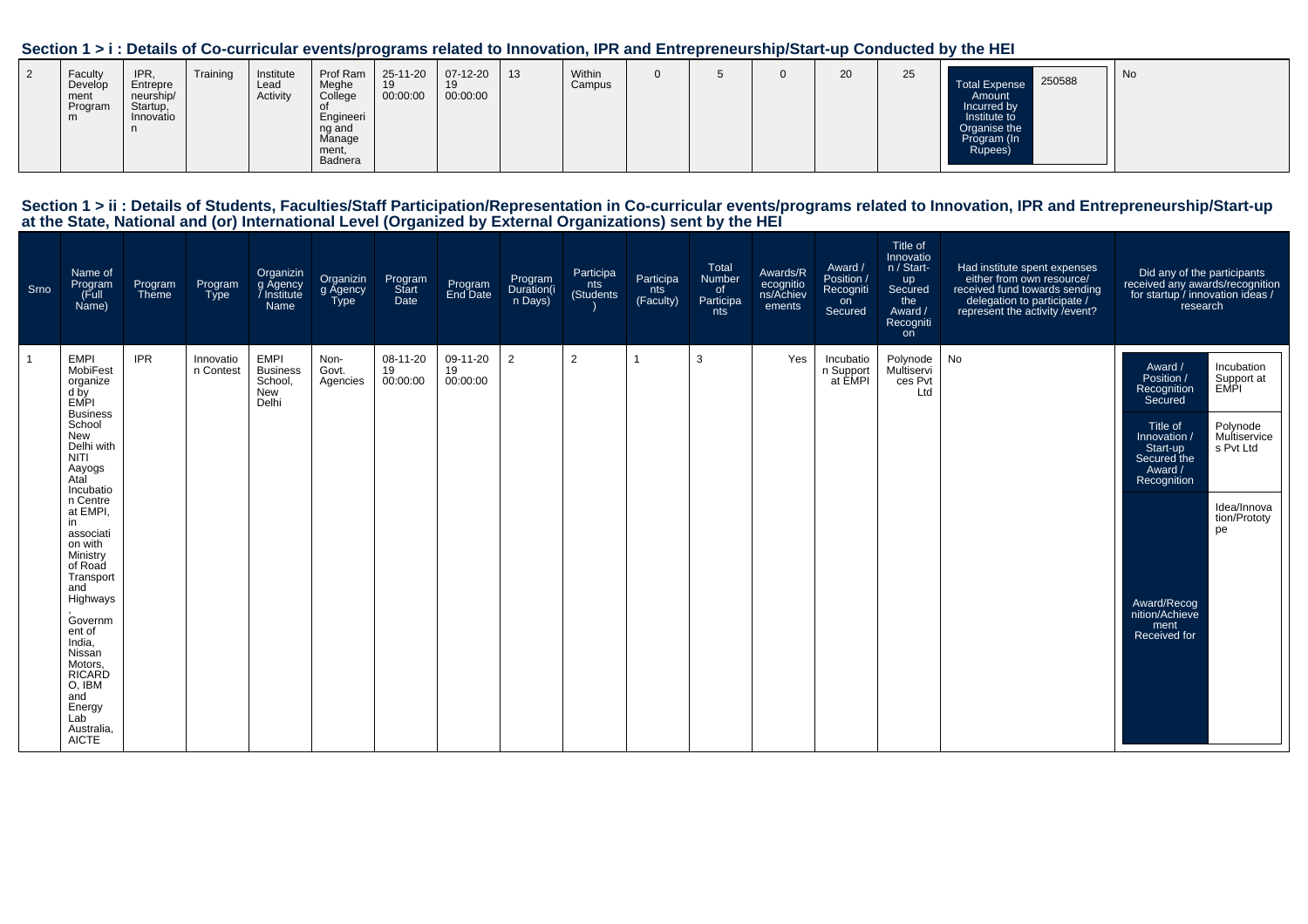|                |                                                |            |                        | at the blaid, national and (b) international EUTCH (b) gamECG by EXternal Organizations) some by the mET                                                                                                                                                                                                 |                                               |                            |                                         |              |              |              |                |     |                                                                                                                                            |                                           |    |                                                                                                                                                                                           |                                                                                                                                                                                                            |
|----------------|------------------------------------------------|------------|------------------------|----------------------------------------------------------------------------------------------------------------------------------------------------------------------------------------------------------------------------------------------------------------------------------------------------------|-----------------------------------------------|----------------------------|-----------------------------------------|--------------|--------------|--------------|----------------|-----|--------------------------------------------------------------------------------------------------------------------------------------------|-------------------------------------------|----|-------------------------------------------------------------------------------------------------------------------------------------------------------------------------------------------|------------------------------------------------------------------------------------------------------------------------------------------------------------------------------------------------------------|
| $\overline{2}$ | Tech<br>Start<br>Pitch<br>Event                | <b>IPR</b> | Start-up<br>Conclave   | Sankey<br>Ventures<br>Navi<br>Mumbai                                                                                                                                                                                                                                                                     | Corporat<br>e/<br>Industry<br>Associati<br>on | 07-03-20<br>20<br>00:00:00 | 07-03-20<br>20<br>00:00:00              | $\mathbf{1}$ | $\mathbf{1}$ | $\mathbf{1}$ | $\overline{2}$ | Yes | Shortliste<br>d for the<br>final<br>round of<br>The Tech<br>Start<br>Pitch<br>Event<br>and<br>selected<br>for<br>getting<br>investme<br>nt | Indivisibl<br>e<br>Solutions<br>Pvt. Ltd. | No | Award /<br>Position /<br>Recognition<br>Secured<br>Title of<br>Innovation /<br>Start-up<br>Secured the<br>Award /<br>Recognition<br>Award/Recog<br>nition/Achieve<br>ment<br>Received for | Shortlisted<br>for the final<br>round of<br>The Tech<br>Start Pitch<br>Event and<br>selected for<br>getting<br>investment<br>Indivisible<br>Solutions<br>Pvt. Ltd.<br><b>Business</b><br>Model/Start<br>up |
| $\mathbf{3}$   | ASSOCH<br>AM<br>Startup<br>Launchp<br>ad Award | <b>IPR</b> | Innovatio<br>n Contest | The<br>Associate<br>d<br>Chamber<br>s of<br>Commerc<br>e and<br>Industry<br>of India,<br>New<br>Delhi<br>supporte<br>d by<br>Departm<br>ent for<br>Promotio<br>n of<br>Industry<br>and<br>Internal<br>Trade<br>(DPIIT),<br>Ministry<br>of<br>Commerc<br>e and<br>Industry<br>Governm<br>ent of<br>India, | Corporat<br>e/<br>Industry<br>Associati<br>on | 28-09-20<br>19<br>00:00:00 | 28-09-20<br>$\frac{19}{19}$<br>00:00:00 | 1            | $\mathbf{1}$ | $\mathbf{1}$ | $\overline{2}$ | Yes | Awarded<br>by<br>ASSOCH<br>AM Start<br>Up<br>Launchp<br>ad                                                                                 | Indivisibl<br>e<br>Solutions<br>Pvt. Ltd. | No | Award /<br>Position /<br>Recognition<br>Secured<br>Title of<br>Innovation /<br>Start-up<br>Secured the<br>Award /<br>Recognition<br>Award/Recog<br>nition/Achieve<br>ment<br>Received for | Awarded by<br>ASSOCHA<br>M Start Up<br>Launchpad<br>Indivisible<br>Solutions<br>Pvt. Ltd.<br><b>Business</b><br>Model/Start<br>up                                                                          |
|                |                                                |            |                        | Ministry<br>of<br>Electroni<br>cs and<br>Informati<br>on<br>Technolo<br>gy<br>Governm<br>ent of<br>India, DD<br>National                                                                                                                                                                                 |                                               |                            |                                         |              |              |              |                |     |                                                                                                                                            |                                           |    |                                                                                                                                                                                           |                                                                                                                                                                                                            |

## Section 1 > ii : Details of Students, Faculties/Staff Participation/Representation in Co-curricular events/programs related to Innovation, IPR and Entrepreneurship/Start-up<br>at the State, National and (or) International Lev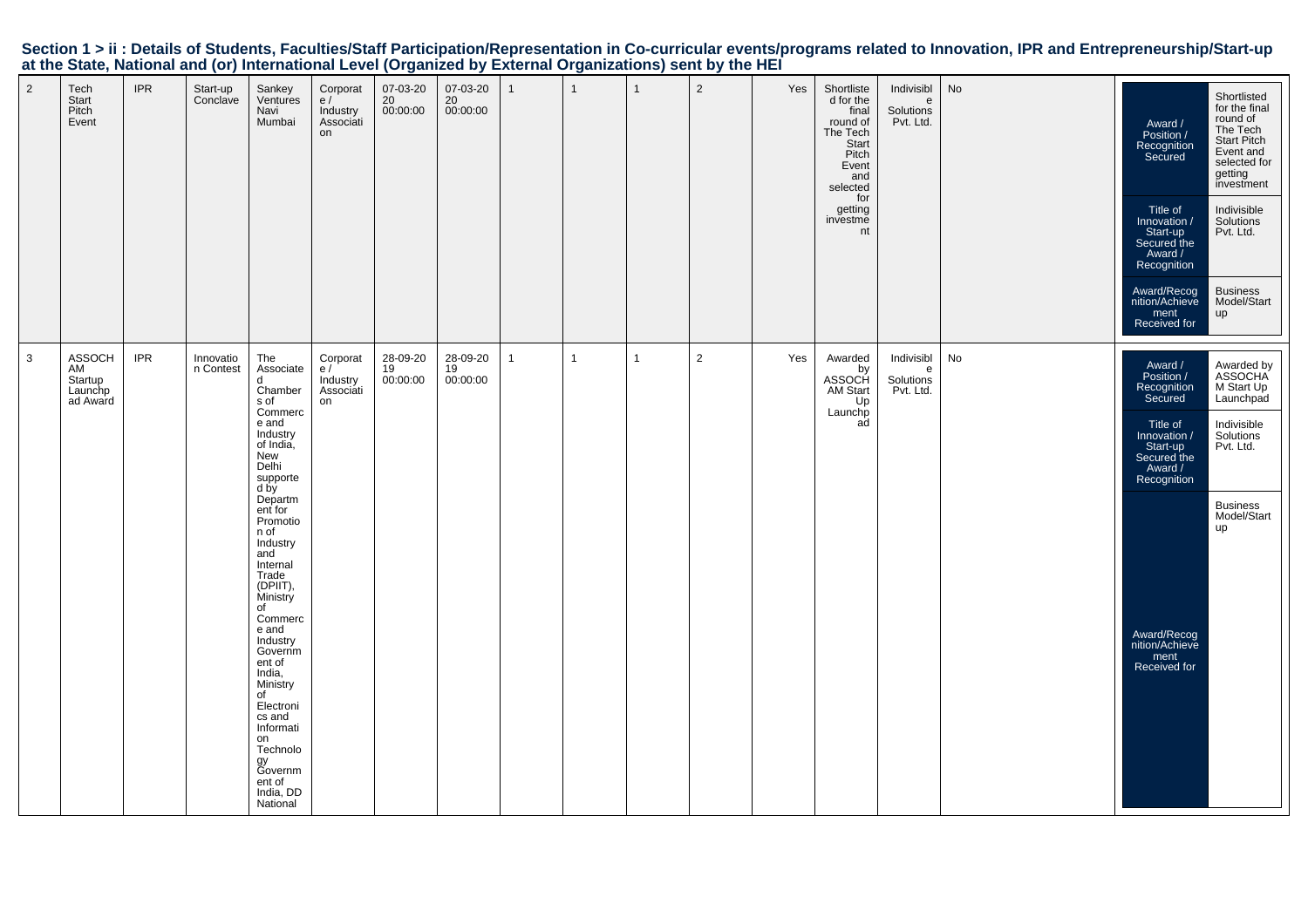| Section 1 > ii : Details of Students, Faculties/Staff Participation/Representation in Co-curricular events/programs related to Innovation, IPR and Entrepreneurship/Start-up |  |  |
|------------------------------------------------------------------------------------------------------------------------------------------------------------------------------|--|--|
| at the State, National and (or) International Level (Organized by External Organizations) sent by the HEI                                                                    |  |  |

| $\overline{4}$<br>$5\phantom{.0}$ | <b>MHRD</b><br>AICTE<br>MIC<br>Proof of<br>Concept<br>(PoC)<br>competiti<br>on<br>Smart<br>India<br>Hackatho<br>n 2020             | <b>IPR</b><br><b>IPR</b>         | Innovatio<br>n Contest<br>Hackatho<br>n | <b>MHRD</b><br>MHRD,<br><b>AICTE</b><br>GOI                                                                 | Govt.<br>Agency<br>(Central)<br>Govt.<br>Agency<br>(Central) |                            | 26-07-20<br>19<br>00:00:00<br>16-12-20<br>19<br>00:00:00 | 26-07-20<br>19<br>00:00:00<br>31-03-20<br>20<br>00:00:00 | $\mathbf{1}$<br>10 | $\overline{4}$<br>66 | $\mathbf{1}$<br>$\overline{7}$ | $5\phantom{.0}$<br>73 | No<br>Yes | $\hspace{0.05cm} \ldots$<br>One<br>Team<br>Shortliste<br>d for<br>Finale | ---<br>Fleeters                                                                                | No<br>No |
|-----------------------------------|------------------------------------------------------------------------------------------------------------------------------------|----------------------------------|-----------------------------------------|-------------------------------------------------------------------------------------------------------------|--------------------------------------------------------------|----------------------------|----------------------------------------------------------|----------------------------------------------------------|--------------------|----------------------|--------------------------------|-----------------------|-----------|--------------------------------------------------------------------------|------------------------------------------------------------------------------------------------|----------|
|                                   |                                                                                                                                    |                                  |                                         |                                                                                                             |                                                              |                            |                                                          |                                                          |                    |                      |                                |                       |           |                                                                          |                                                                                                |          |
| $6\phantom{.}6$                   | India<br>5000<br>Best<br><b>MSME</b><br>Award                                                                                      | Entrepre<br>neurship/<br>Startup | Start-up<br>Conclave                    | Benchma<br>rk Trust,<br>in<br>associati<br>on with<br><b>BSE</b><br>SME,<br>TQV and<br><b>CNBC</b><br>Awaaz | Corporat<br>e/<br>Industry<br>Associati<br>on                | 25-09-20<br>19<br>00:00:00 |                                                          | 26-09-20<br>19<br>00:00:00                               | $\overline{2}$     | $\overline{4}$       | $\mathbf{1}$                   | $5\phantom{.0}$       | Yes       | Selected<br>among<br>the best<br>500<br>startups<br>of India             | Polynode<br>Multi-<br>services<br>Pvt. Ltd.<br>and<br>Indivisibl<br>e<br>Solutions<br>Pvt. Ltd | No       |
| $\overline{7}$                    | Consultat<br>ive<br>Worksho<br>p on<br>Incubatio<br>n                                                                              | <b>IPR</b>                       | Worksho<br>D                            | Office of<br>Develop<br>ment<br>Commiss<br>ioner<br><b>MSME</b><br><b>GOI</b>                               | Govt.<br>Agency<br>(Central)                                 | 30-01-20<br>20<br>00:00:00 |                                                          | 30-01-20<br>20<br>00:00:00                               | $\mathbf{1}$       | 0                    | $\mathbf{1}$                   | $\mathbf{1}$          | No        | $\overline{a}$                                                           | $\hspace{1.5cm} \cdots$                                                                        | No       |
| 8                                 | Vaidnyan<br>ik Tatha<br>Takniki<br>Shabdav<br>ali Aayog<br>Commiss<br>ion for<br>Scientific<br>and<br>Technical<br>Terminol<br>ogy | Innovatio<br>n                   | Awarene<br>SS                           | Commiss<br>ion for<br>Scientific<br>and<br>Technical<br>Terminol<br>ogy GOI                                 | Govt.<br>Agency<br>(Central)                                 | 26-07-20<br>19<br>00:00:00 |                                                          | 27-07-20<br>19<br>00:00:00                               | $\overline{2}$     | $\Omega$             | $\overline{4}$                 | $\overline{4}$        | No        | $---$                                                                    | $---$                                                                                          | No       |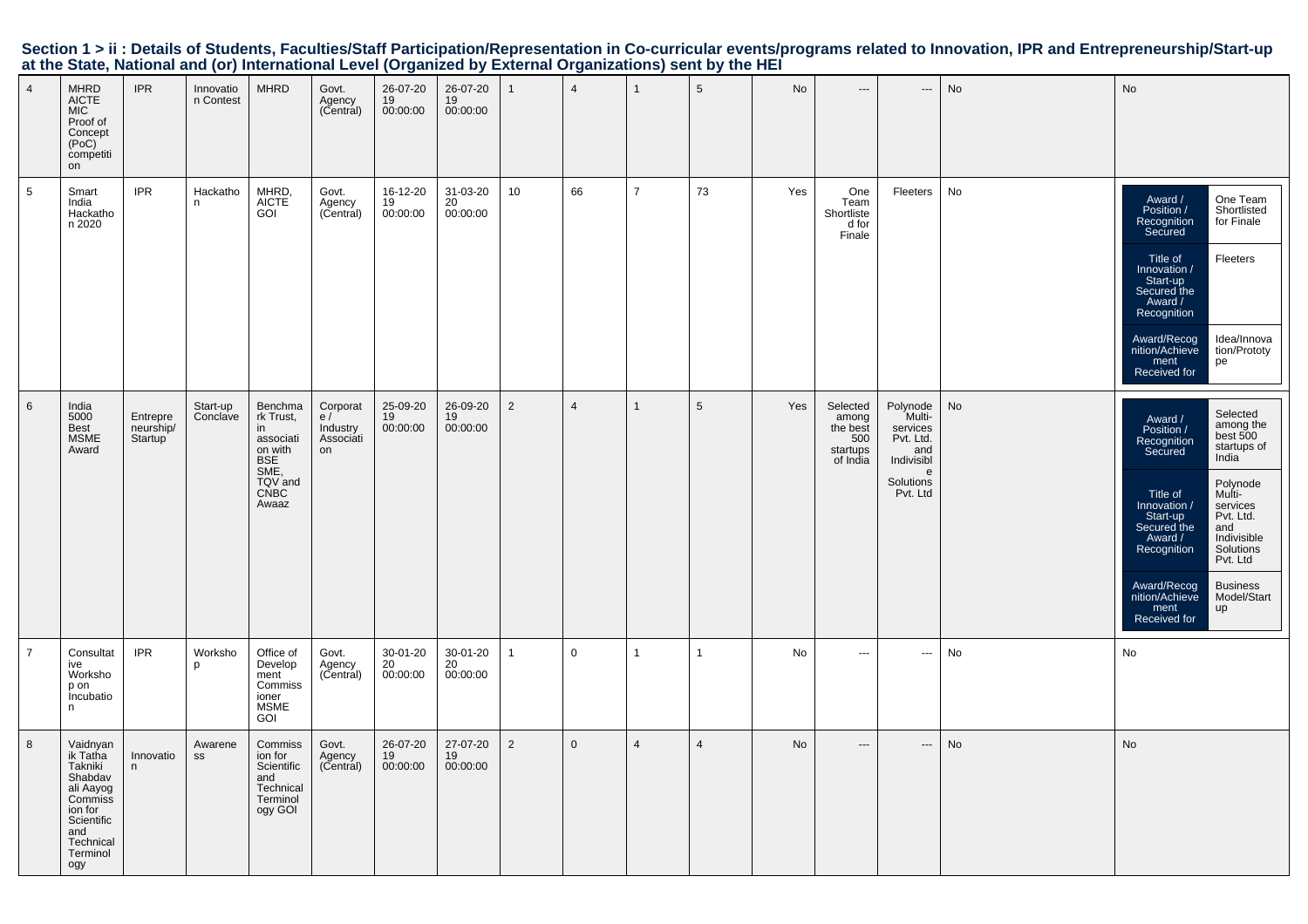#### **Section 2 > i : List the Academic Programs on Innovation, IPR and Entrepreneurship Development Offered During the Academic Period (2019-20)**

| Srno | <b>Title of Course/Subject</b><br>Offered | Program Theme                                   | Type of Course       | <b>Course Offering</b><br>Department/Centr<br>e/Unit Name | Level of<br>Course                                                 | Program<br>Start Date | Program End<br>Date <sup>1</sup> | Program<br>Duration(in Days) | Mode of Delivery | <b>Total Numbers of</b><br>Participants | <b>Total Numbers of</b><br>Contact Hours of Course<br>(Minimum 30 Contact<br>hours) |
|------|-------------------------------------------|-------------------------------------------------|----------------------|-----------------------------------------------------------|--------------------------------------------------------------------|-----------------------|----------------------------------|------------------------------|------------------|-----------------------------------------|-------------------------------------------------------------------------------------|
|      | <b>Faculty Development</b><br>Programme   | IPR.<br>Entrepreneurship/Startup,<br>Innovation | Short term<br>Course | Short Term<br><b>Certificate Course</b>                   | Innovation<br>and<br>Entrepreneur<br>ship<br>Development<br>Center | 25-11-2019            | 07-12-2019                       | 13                           | Offline          | 25                                      | 60                                                                                  |

#### Section 2 > ii : List the Employment Generation Skill Development Programs Organized by the HEI on Innovation, IPR and Entrepreneurship Development During the **Academic Period (2019-20)**

**No Data Flled!**

Section 2 > iii : List the Full Time Faculties had with a Degree (UG/PG/PhD) in Innovation/IPR/Entrepreneurship and (or) Received Specialized Training program of I&E, IPR<br>(MDP, EDP, FDP, Short-term Certificate Course, of m **Academic Period (2019-20)**

| Srno           | <b>Faculty Name</b>        |                    |                                              | Department/Centre/Unit Name |                  |                                | Designation                                                     | Do you have a degree in I&E & IPR? |                          |                                       | Had the faculty received training on I&E &<br>IPR during AY 2019-20 |
|----------------|----------------------------|--------------------|----------------------------------------------|-----------------------------|------------------|--------------------------------|-----------------------------------------------------------------|------------------------------------|--------------------------|---------------------------------------|---------------------------------------------------------------------|
|                | Dr Amol P Bhagat           |                    | <b>IEDC</b>                                  |                             |                  |                                | Assistant Professor Manager- BI<br>Programme Coordinator - IEDC | No                                 |                          | Yes                                   |                                                                     |
|                | <b>Training Name</b>       |                    | <b>Training Theme</b>                        | Type of Course              |                  | <b>Training Agency</b><br>Name | <b>Training Agency</b><br><b>Type</b>                           | <b>Training Start Date</b>         | <b>Training End Date</b> | <b>Training Duration</b><br>(in Days) | Mode of Delivery                                                    |
|                | <b>IIC Online Sessions</b> | IPR.<br>Innovation | Entrepreneurship/Startup,                    | EDP in I&E, IPR             | <b>MHRD</b>      |                                | Govt. Agency<br>(Central)                                       | 28-04-2020<br>00:00:00             | 22-05-2020<br>00:00:00   | 25                                    | Online                                                              |
| $\overline{2}$ | Monali G Tingane           |                    | <b>IEDC</b>                                  |                             |                  | Asst Prof                      |                                                                 | No                                 |                          | Yes                                   |                                                                     |
|                | <b>Training Name</b>       |                    | <b>Training Theme</b>                        | Type of Course              |                  | <b>Training Agency</b><br>Name | Training Agency<br><b>Type</b>                                  | <b>Training Start Date</b>         | <b>Training End Date</b> | Training Duration<br>(in Days)        | Mode of Delivery                                                    |
|                | FDP on Entrepreneurship    | IPR.<br>Innovation | FDP in I&E, IPR<br>Entrepreneurship/Startup, |                             | <b>NSTEB DST</b> |                                | Govt. Agency<br>(Central)                                       | 25-11-2019<br>00:00:00             | 07-12-2019<br>00:00:00   | 13                                    | Offline                                                             |
| 3              | Vishalsinh V Bais          |                    | <b>IEDC</b>                                  |                             | Asst Prof        |                                |                                                                 | No                                 |                          | Yes                                   |                                                                     |
|                | <b>Training Name</b>       |                    | <b>Training Theme</b>                        | Type of Course              |                  | Training Agency<br>Name        | Training Agency<br><b>Type</b>                                  | <b>Training Start Date</b>         | <b>Training End Date</b> | Training Duration<br>(in Days)        | Mode of Delivery                                                    |
|                | FDP on Entrepreneurship    | IPR.<br>Innovation | Entrepreneurship/Startup,                    | FDP in I&E, IPR             | NSTEDB DST       |                                | Govt. Agency<br>(Central)                                       | 25-11-2019<br>00:00:00             | 07-12-2019<br>00:00:00   | 13                                    | Offline                                                             |
|                | Gargey M Aware             |                    | <b>Electrical Engineering</b>                |                             |                  | Asst Prof                      |                                                                 | <b>No</b>                          |                          | Yes                                   |                                                                     |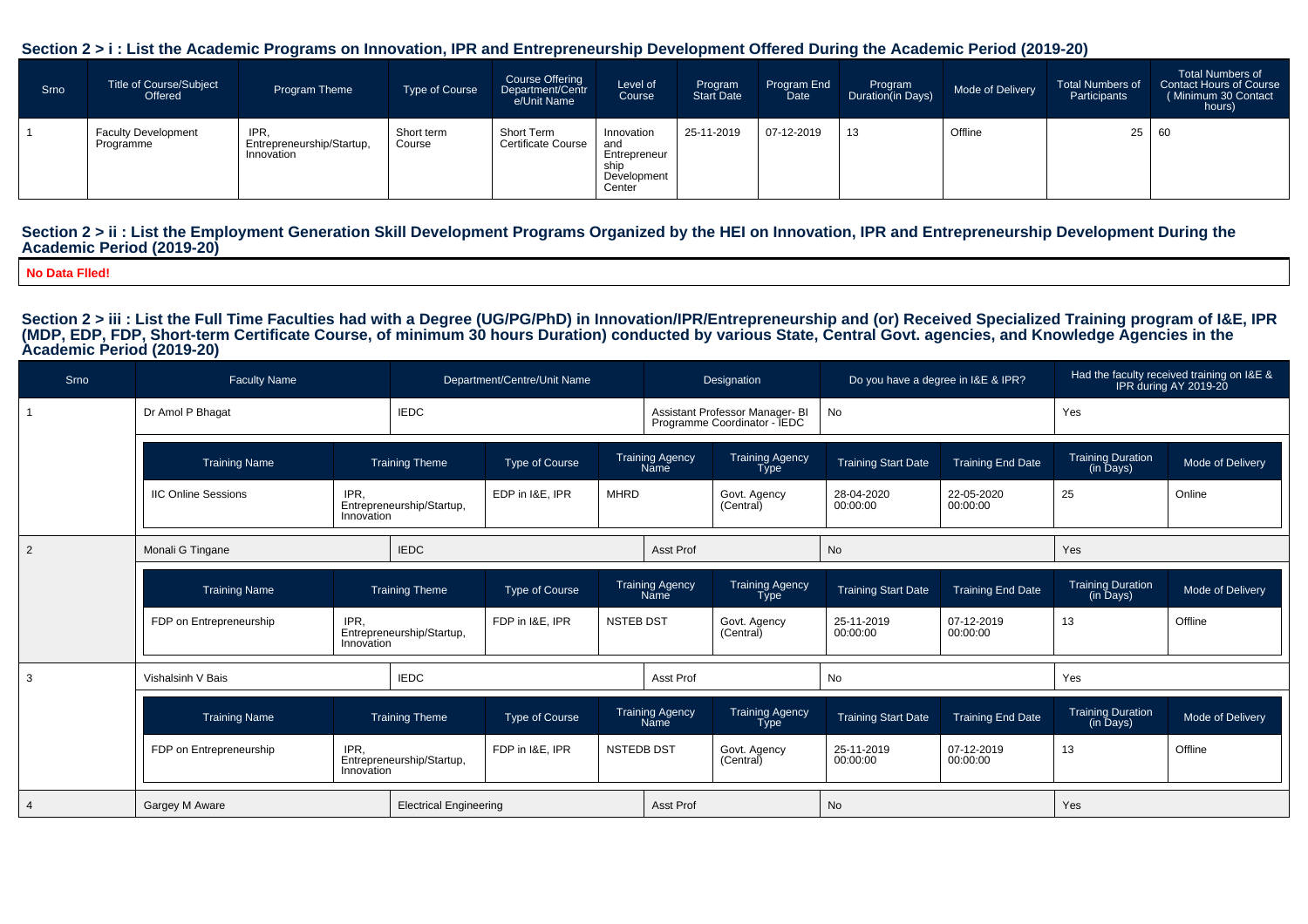| <b>Training Name</b>                          | <b>Training Theme</b>                           |                                              | Type of Course  |                         | Training Agency<br>Name | <b>Training Agency</b><br><b>Type</b> | <b>Training Start Date</b> | <b>Training End Date</b> | <b>Training Duration</b><br>(in Days) | Mode of Delivery |
|-----------------------------------------------|-------------------------------------------------|----------------------------------------------|-----------------|-------------------------|-------------------------|---------------------------------------|----------------------------|--------------------------|---------------------------------------|------------------|
| FDP on Entrepreneurship                       | IPR.<br>Entrepreneurship/Startup,<br>Innovation |                                              | FDP in I&E. IPR | <b>NSTEDB DST</b>       |                         | Govt. Agency<br>(Central)             | 25-11-2019<br>00:00:00     | 07-12-2019<br>00:00:00   | 13                                    | Offline          |
| Amit V Mohod                                  |                                                 | <b>Electrical Engineering</b>                |                 |                         | <b>HOD</b>              |                                       | No                         |                          | Yes                                   |                  |
| <b>Training Name</b>                          |                                                 | <b>Training Theme</b>                        | Type of Course  | Training Agency<br>Name |                         | <b>Training Agency</b><br><b>Type</b> | <b>Training Start Date</b> | <b>Training End Date</b> | <b>Training Duration</b><br>(in Days) | Mode of Delivery |
| IPR,<br>FDP on Entrepreneurship<br>Innovation |                                                 | FDP in I&E, IPR<br>Entrepreneurship/Startup, |                 | <b>NSTEDB DST</b>       |                         | Govt. Agency<br>(Central)             | 25-11-2019<br>00:00:00     | 07-12-2019<br>00:00:00   | 13                                    | Offline          |

## Section 3 > i : List Idea/Innovation Centric Student Clubs Are Functional at the HEI with Access to Co-working Space/Work-stations for Students with Facilities &<br>Equipment Available to promote and Support Innovation, Entre

| Srno           | Name of Student Club                                                         | Type of Club           | Year of Establishment | Type of Facilities<br>Available at the Club | <b>Student Club</b><br>with Access to<br>Other I&E<br>Facilities at the<br><b>HEI</b>                                | No of<br>Programs/Activiti<br>es Organized by<br>the Student Club<br>During the AY<br>2019-20 | <b>Student Club</b><br>Team Lead<br>Name | <b>Student Club Team</b><br>Lead Email | <b>Student Club Team</b><br><b>Lead Phone</b> |
|----------------|------------------------------------------------------------------------------|------------------------|-----------------------|---------------------------------------------|----------------------------------------------------------------------------------------------------------------------|-----------------------------------------------------------------------------------------------|------------------------------------------|----------------------------------------|-----------------------------------------------|
|                | <b>IEDC Students-Innovators</b>                                              | <b>Innovation Club</b> | 2018                  | Co-working<br>Space, Work Stations          | Innovation<br>Labs.Centre of<br>Excellence with<br><b>Advance Tools</b>                                              | $\boldsymbol{\Lambda}$                                                                        | Yuvraj Sune                              | yuvrajsune02@gmail.c<br>om             | 935955499                                     |
| $\overline{2}$ | <b>IEDC BI Innopreneurs</b>                                                  | Startup Club           | 2019                  | Co-working<br>Space, Work Stations          | Pre-Incubation<br>Unit, Incubation<br>Unit, Innovation<br>Labs, Centre of<br>Excellence with<br><b>Advance Tools</b> | 5                                                                                             | <b>Rohit Mohata</b>                      | ROHITMOHATA123@<br>gmail.com           | 703805445                                     |
| 3              | <b>Electrical and Electronics</b><br><b>Engineering Students Association</b> | Idea Club              | 2014                  | Co-working<br>Space, Work Stations          | Pre-Incubation<br>Unit, Incubation<br>Unit, Innovation<br>Labs, Centre of<br>Excellence with<br><b>Advance Tools</b> | 11                                                                                            | Shubam Hinote                            | shubhamhinote@gmail<br>.com            | 9545116423                                    |
|                | <b>IETE</b> students Forum                                                   | Idea Club              | 2010                  | Co-working<br>Space, Work Stations          | Pre-Incubation<br>Unit, Incubation<br>Unit, Innovation<br>Labs, Centre of<br>Excellence with<br><b>Advance Tools</b> |                                                                                               | A. M. Agrawal                            | abiagrawal12@gmail.c<br>om             | 9922703411                                    |

**Section 3 > ii > a : List the Pre-Incubation Facility (Tinkering Lab/Makers' Space/Design Centre/New Gen IEDC/IEDC/EDC/Innovation Centre/Startup Cell) (>= 600 Sq. Ft. Floor Area)**

| Srno <sup>1</sup> | Name of Pre-<br><b>Incubation Centre</b> | ype of<br><b>Facility</b> | Year of<br>Establishme | Type of<br>Facilities<br>Available at<br>the Centre | Pre-Incubation<br>with Access to<br>Other I&E<br>Facilities at the<br><b>HEI</b> | Name of the<br>Funding<br><b>Schemes</b><br>Available<br>with Pre-<br>Incubation<br>Unit, if any<br>(Optional) | <b>Facility Details</b> | <b>Total Nos of Dedicated</b><br>Executive/Management<br>team Strength Engaged at<br>the Facility | Had the Pre-Incubation<br>Unit Provided any<br><b>Funding Support for</b><br>Idea/Prototype/Innovati<br>on Development and<br>implementation during<br>the Financial Year<br>2019-20 | Had institute<br>Generated Income<br>either from Services<br>Offered by Pre-<br>Incubation<br>Centre/Facilities? | Had institute spent expenses either<br>from own resource/received fund<br>towards Establishment/Operation<br>of Pre-Incubation Centre/Facilities? |
|-------------------|------------------------------------------|---------------------------|------------------------|-----------------------------------------------------|----------------------------------------------------------------------------------|----------------------------------------------------------------------------------------------------------------|-------------------------|---------------------------------------------------------------------------------------------------|--------------------------------------------------------------------------------------------------------------------------------------------------------------------------------------|------------------------------------------------------------------------------------------------------------------|---------------------------------------------------------------------------------------------------------------------------------------------------|
|-------------------|------------------------------------------|---------------------------|------------------------|-----------------------------------------------------|----------------------------------------------------------------------------------|----------------------------------------------------------------------------------------------------------------|-------------------------|---------------------------------------------------------------------------------------------------|--------------------------------------------------------------------------------------------------------------------------------------------------------------------------------------|------------------------------------------------------------------------------------------------------------------|---------------------------------------------------------------------------------------------------------------------------------------------------|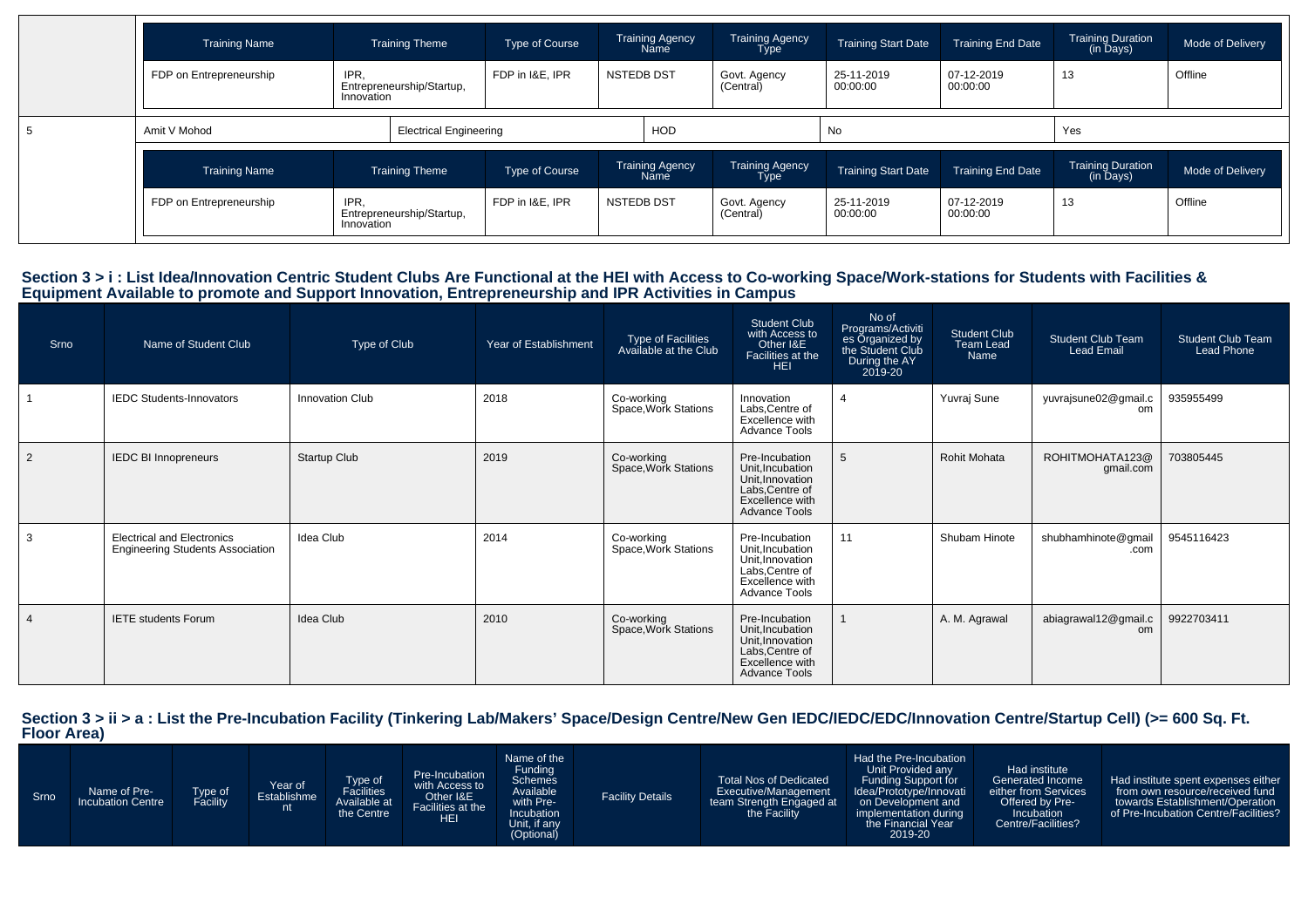#### Section 3 > ii > a : List the Pre-Incubation Facility (Tinkering Lab/Makers' Space/Design Centre/New Gen IEDC/IEDC/EDC/Innovation Centre/Startup Cell) (>= 600 Sq. Ft. **Floor Area)**

| Development<br>Centre |                        | Stations | Labs, Centre of<br>Excellence with<br>Advance<br>Tools, Student<br>Clubs | on<br>Labs, Centre<br>οf<br>Excellence<br>with<br>Advance<br>Tools, Stude<br>nt Clubs | Amol P<br>Incharge<br>Bhagat<br>Name<br>amol.b<br>Facility<br>hagat8<br>4@gm<br>Incharge<br>Email<br>ail.com<br>913003<br>Facility<br>7730<br>Incharge<br>Phone |  |                                       |        |                                                                                                                      |
|-----------------------|------------------------|----------|--------------------------------------------------------------------------|---------------------------------------------------------------------------------------|-----------------------------------------------------------------------------------------------------------------------------------------------------------------|--|---------------------------------------|--------|----------------------------------------------------------------------------------------------------------------------|
| <b>Funding Agency</b> | Source of Grant / Fund |          |                                                                          | <b>DST</b>                                                                            | <b>Agency Name</b>                                                                                                                                              |  | Agency Type<br>Govt. Agency (Central) | 800000 | Total Grants / Funds Received by Pre-<br>Incubation & Incubation Centre / Facilities<br>exists in Campus (In Rupees) |

## **Section 3 > ii > b : List the Centre of Excellence (CoE) Facilities with Advance Tools and Equipment at the HEI (>= 1000 Sq. Ft. Floor Area)**

| Srno | Name of CoE Facility | Year of<br><b>Establishment</b> | CoE with Access<br>to Other I&E<br>Facilities at the<br><b>HEI</b>              | Name of the<br>Funding<br><b>Schemes</b><br>Available with<br>CoE, if any<br>(Optional) | <b>Facility Details</b>                                                                                                                                                 | <b>Total Nos of</b><br>Dedicated<br>Executive/Manag<br>ement team<br>Strength<br>Engaged at the<br>Facility | Had the CoE Provided any<br>Funding Support for<br>Idea/Prototype/Innovation<br>Development and<br>implementation during the<br>Financial Year 2019-20? | Had institute Generated Income<br>either from Services Offered by CoE<br><b>Centre/Facilities?</b> | Had institute spent expenses<br>either from own<br>resource/received fund towards<br>Establishment/Operation of<br><b>CoE Centre/Facilities?</b> |
|------|----------------------|---------------------------------|---------------------------------------------------------------------------------|-----------------------------------------------------------------------------------------|-------------------------------------------------------------------------------------------------------------------------------------------------------------------------|-------------------------------------------------------------------------------------------------------------|---------------------------------------------------------------------------------------------------------------------------------------------------------|----------------------------------------------------------------------------------------------------|--------------------------------------------------------------------------------------------------------------------------------------------------|
|      | Centre of Excellence | 2018                            | Pre-<br>Incubation, Incuba<br>tion<br>Unit.Innovation<br>Labs, Student<br>Clubs |                                                                                         | Dr D G<br>Harkut<br>Facility<br>Incharge<br>Name<br>dg.har<br>Facility<br>kut@g<br>Incharge<br>mail.co<br>Email<br>m<br>92257<br>Facility<br>03361<br>Incharge<br>Phone |                                                                                                             | No                                                                                                                                                      | No                                                                                                 | No                                                                                                                                               |

## **Section 3 > ii > c : List the Incubation Facilities at the HEI (>= 1500 Sq. Ft. Floor Area)**

| Srno | Name of Incubation<br>Facility | Year of<br>Establishment | Incubation with<br>Access to Other<br><b>I&amp;E Facilities at</b><br>the HEI | Name of the<br>Fundina<br><b>Schemes</b><br>Available with<br>Incubation Unit. if<br>any (Optional) | <b>Facility Details</b> | Total Nos of<br>Dedicated<br>Executive/Manag<br>ement team<br>Strength<br>Engaged at the<br>Facility | Had the Incubation Facility<br><b>Provided any Funding Support</b><br>for Idea/Prototype/Innovation<br>Development and<br>implementation during the<br>Financial Year 2019-20? | Had institute Generated Income<br>either from Services Offered by<br>Incubation Centre/Facilities? | Had institute spent expenses<br>either from own<br>resource/received fund towards<br><b>Establishment/Operation of</b><br>Incubation Centre/Facilities? |
|------|--------------------------------|--------------------------|-------------------------------------------------------------------------------|-----------------------------------------------------------------------------------------------------|-------------------------|------------------------------------------------------------------------------------------------------|--------------------------------------------------------------------------------------------------------------------------------------------------------------------------------|----------------------------------------------------------------------------------------------------|---------------------------------------------------------------------------------------------------------------------------------------------------------|
|------|--------------------------------|--------------------------|-------------------------------------------------------------------------------|-----------------------------------------------------------------------------------------------------|-------------------------|------------------------------------------------------------------------------------------------------|--------------------------------------------------------------------------------------------------------------------------------------------------------------------------------|----------------------------------------------------------------------------------------------------|---------------------------------------------------------------------------------------------------------------------------------------------------------|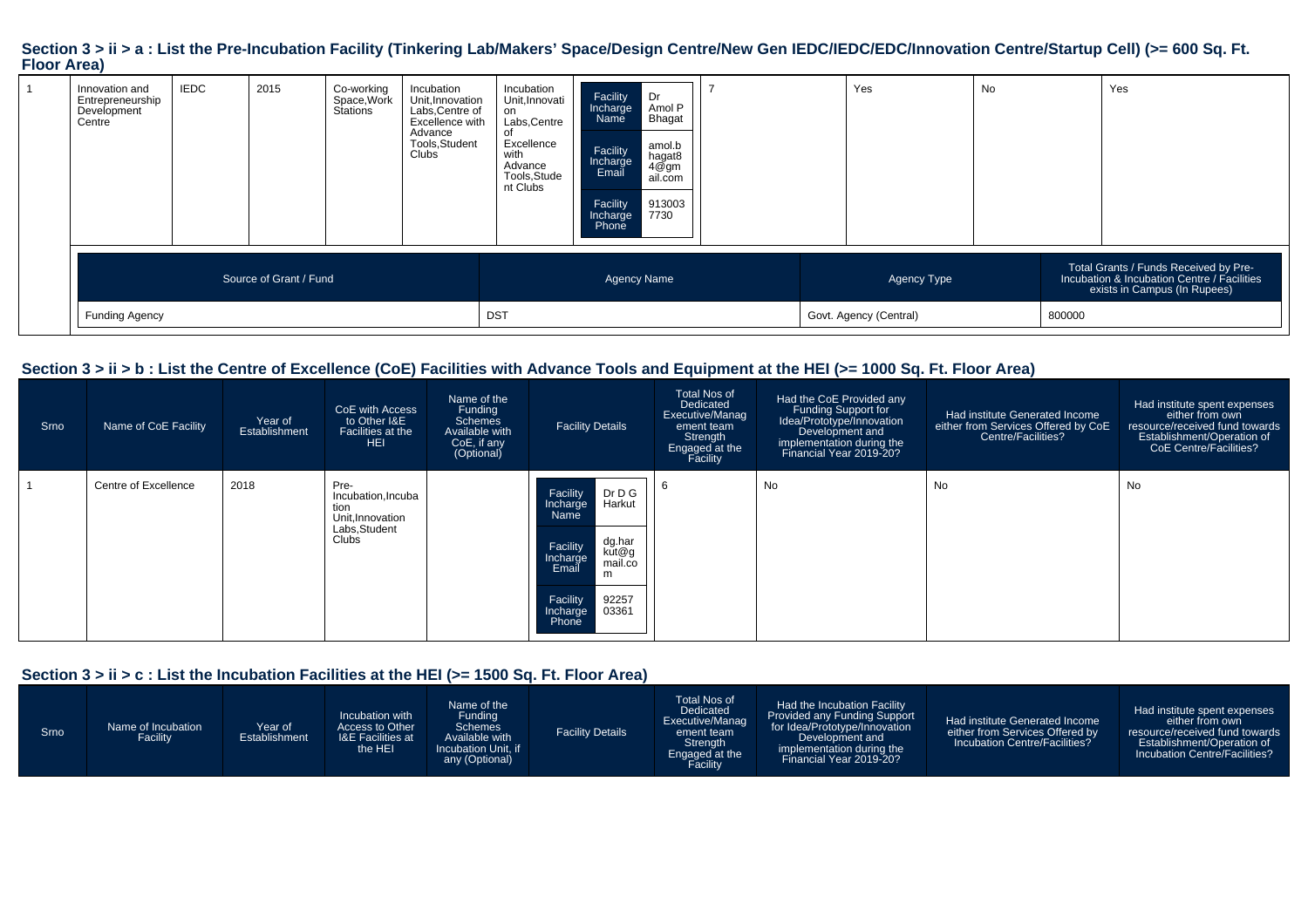#### **Section 3 > ii > c : List the Incubation Facilities at the HEI (>= 1500 Sq. Ft. Floor Area)**

| <b>Business Incubator</b> | 2017 | Pre-<br>Incubation, Innova<br>tion Labs, Centre<br>of Excellence<br>with Advance<br>Tools, Student<br>Clubs | Facility<br>Dr<br>Amol P<br>Incharge<br><b>Bhagat</b><br>Name<br>amol.b<br>Facility<br>hagat8<br>Incharge<br>4@̃gm<br>ail.com<br>Email | Yes | No | No |
|---------------------------|------|-------------------------------------------------------------------------------------------------------------|----------------------------------------------------------------------------------------------------------------------------------------|-----|----|----|
|                           |      |                                                                                                             | 91300<br>Facility<br>37730<br>Incharge<br>Phone                                                                                        |     |    |    |

## **Section 3 > ii > d : List the Innovation Park/Research Park Facilities at the HEI (>= 5000 Sq. Ft. Floor Area)**

**No Data Flled!**

## **Section 3 > ii > e : List the IPR Cell/Technology Transfer Centre Facilities at the HEI**

| <b>Srno</b> | Name of IPR<br>Cell/Technology<br><b>Transfer Centre Facility</b> | Year of<br>Establishment | <b>IPR</b><br>Cell/Technology<br><b>Transfer Centre</b><br>with Access to<br>Other I&E<br>Facilities at the<br><b>HEI</b>          | Name of the<br>Funding<br><b>Schemes</b><br>Available with<br><b>IPR</b><br>Cell/Technology<br><b>Transfer Centre,</b><br>if any (Optional) | <b>Facility Details</b>                                                                                        | Total Nos of<br>Dedicated<br>Executive/Manag<br>ement team<br>Strength<br>Engaged at the<br>Facility | Had the IPR Cell/Technology<br><b>Transfer Centre Provided any</b><br>Funding Support for<br>Idea/Prototype/Innovation<br>Development and<br>implementation during the<br>Financial Year 2019-20? | Had institute Generated Income<br>either from Services Offered by IPR<br>Cell/Technology Transfer Centre? | Had the IPR Cell/Technology<br>Transfer Centre Provided any<br>Funding Support for<br>Idea/Prototype/Innovation/Start<br>up/Venture Development and<br>implementation during the<br>Financial Year 2019-20? |
|-------------|-------------------------------------------------------------------|--------------------------|------------------------------------------------------------------------------------------------------------------------------------|---------------------------------------------------------------------------------------------------------------------------------------------|----------------------------------------------------------------------------------------------------------------|------------------------------------------------------------------------------------------------------|---------------------------------------------------------------------------------------------------------------------------------------------------------------------------------------------------|-----------------------------------------------------------------------------------------------------------|-------------------------------------------------------------------------------------------------------------------------------------------------------------------------------------------------------------|
|             | <b>IPR Cell</b>                                                   | 2018                     | Pre-<br>Incubation, Incuba<br>tion<br>Unit, Innovation<br>Labs, Centre of<br>Excellence with<br>Advance<br>Tools, Student<br>Clubs |                                                                                                                                             | Facility<br>МI<br>Baig<br>Incharge<br>Name<br>mirza.<br>Facility<br>839@<br>Incharge<br>gmail.c<br>Email<br>om | - 6                                                                                                  | No                                                                                                                                                                                                | No                                                                                                        | No                                                                                                                                                                                                          |
|             |                                                                   |                          |                                                                                                                                    |                                                                                                                                             | 94231<br>Facility<br>33994<br>Incharge<br>Phone                                                                |                                                                                                      |                                                                                                                                                                                                   |                                                                                                           |                                                                                                                                                                                                             |

## **Section 3 > iii > a : Provide detail list of Faculties as Mentor to help Ideas/Innovations/Startups**

| Srno           | Name of the Faculty                                                       | Designation of the Faculty | Mentor Expert Area                                                                                       |                             | Years of Experience in Mentorship (In<br>Years) |  |  |
|----------------|---------------------------------------------------------------------------|----------------------------|----------------------------------------------------------------------------------------------------------|-----------------------------|-------------------------------------------------|--|--|
|                | Dr Amol P Bhagat<br>Assistant Professor Manager- BI<br>Programme Coordina |                            | Idea/Innovation Development, Entrepreneurship/Startup Development, IPR Protection &<br>Commercialization |                             | 15                                              |  |  |
|                | Name of Idea/Innovation/ Startup Mentored                                 |                            | Mentoring Setup [Within (or) Outside] HEI                                                                | CIN (in case it is Startup) |                                                 |  |  |
|                | POLYNODE MULTISERVICES PRIVATE LIMITED                                    |                            | Within                                                                                                   | U33122MH2019PTC322285       |                                                 |  |  |
|                | INDIVISIBLE SOLUTIONS PRIVATE LIMITED                                     |                            | Within                                                                                                   | U72200MH2019PTC325470       |                                                 |  |  |
|                | PELFBERRY MULTI SERVICES PRIVATE LIMITED                                  |                            | Outside                                                                                                  | U74900MH2015PTC261628       |                                                 |  |  |
| $\overline{2}$ | Dr Shrikant M Harle                                                       | Asst Prof                  | Idea/Innovation Development, Entrepreneurship/Startup Development, IPR Protection &<br>Commercialization |                             | 10                                              |  |  |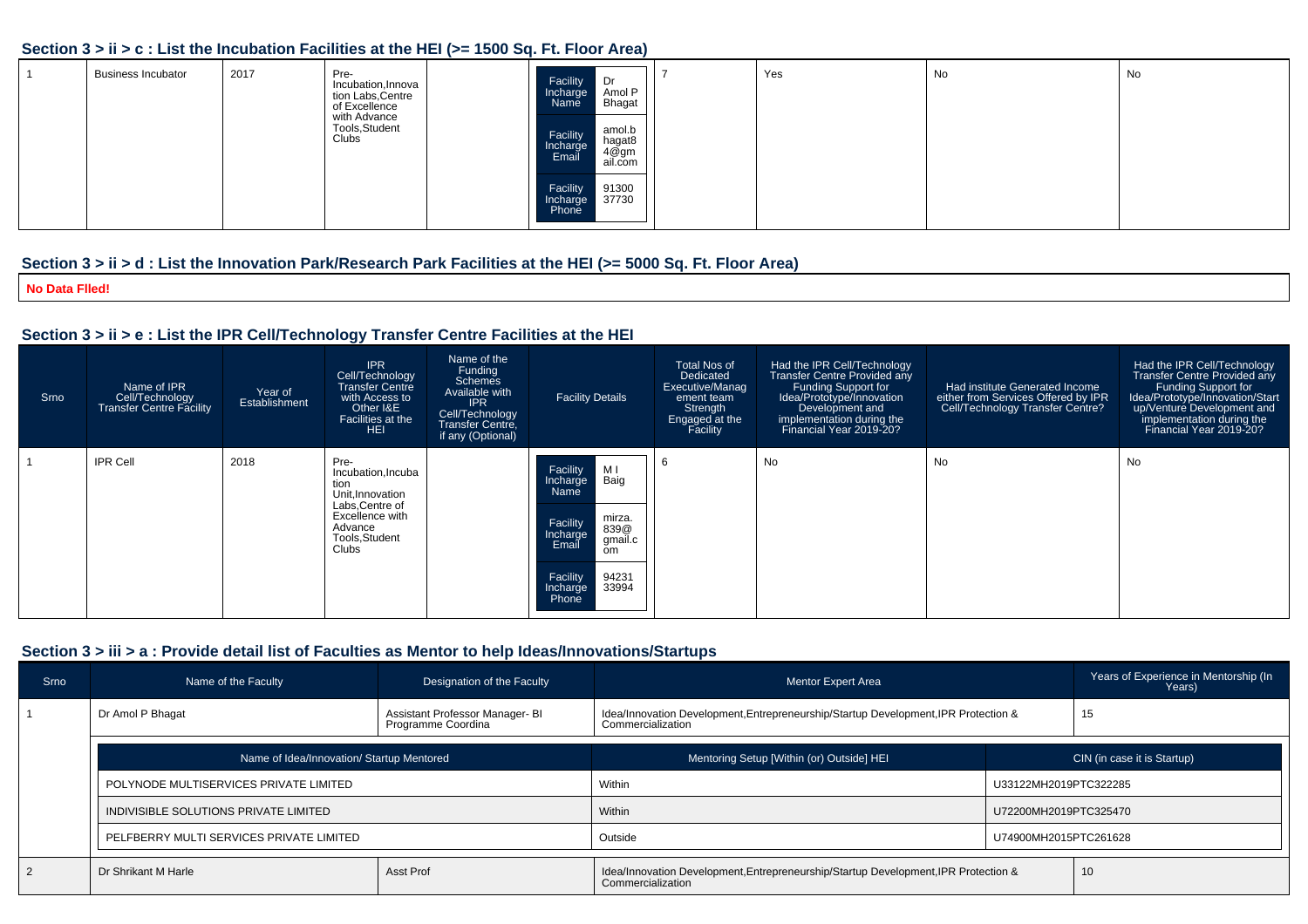## **Section 3 > iii > a : Provide detail list of Faculties as Mentor to help Ideas/Innovations/Startups**

| Name of Idea/Innovation/ Startup Mentored             |                  | Mentoring Setup [Within (or) Outside] HEI                         | CIN (in case it is Startup) |                             |  |
|-------------------------------------------------------|------------------|-------------------------------------------------------------------|-----------------------------|-----------------------------|--|
| DRYOMIX CONCRETE SOLUTIONS PRIVATE LIMITED            |                  | Within                                                            | U45309MH2019PTC327326       |                             |  |
| Vishalsinh V Bais                                     | Asst Prof        | Idea/Innovation Development                                       |                             |                             |  |
| Name of Idea/Innovation/ Startup Mentored             |                  | Mentoring Setup [Within (or) Outside] HEI                         |                             | CIN (in case it is Startup) |  |
| Soil and Weather based Crop Recommendation System     |                  | Within                                                            |                             |                             |  |
| Chetan R Ingole                                       | <b>Asst Prof</b> | Idea/Innovation Development, Entrepreneurship/Startup Development |                             | 9                           |  |
| Name of Idea/Innovation/ Startup Mentored             |                  | Mentoring Setup [Within (or) Outside] HEI                         |                             | CIN (in case it is Startup) |  |
| Healthcare at Your Door Step                          |                  | Within                                                            |                             |                             |  |
| Sagar D Nimkar                                        | Asst Prof        | Idea/Innovation Development, IPR Protection & Commercialization   |                             |                             |  |
| Name of Idea/Innovation/ Startup Mentored             |                  | Mentoring Setup [Within (or) Outside] HEI                         |                             | CIN (in case it is Startup) |  |
| Smart Crop Irrigation System using Agricultural Waste |                  | Within                                                            |                             |                             |  |

## **Section 3 > iii > b : Provide detail list of External Experts/Agencies engaged as Mentor to help Ideas/Innovations/Startups**

**No Data Flled!**

## **Section 4 : List all the Innovations Generated Developed, Completed and Implemented in Ground with Support of Pre-incubation & Incubation facilities at the HEI and Recognitions Received**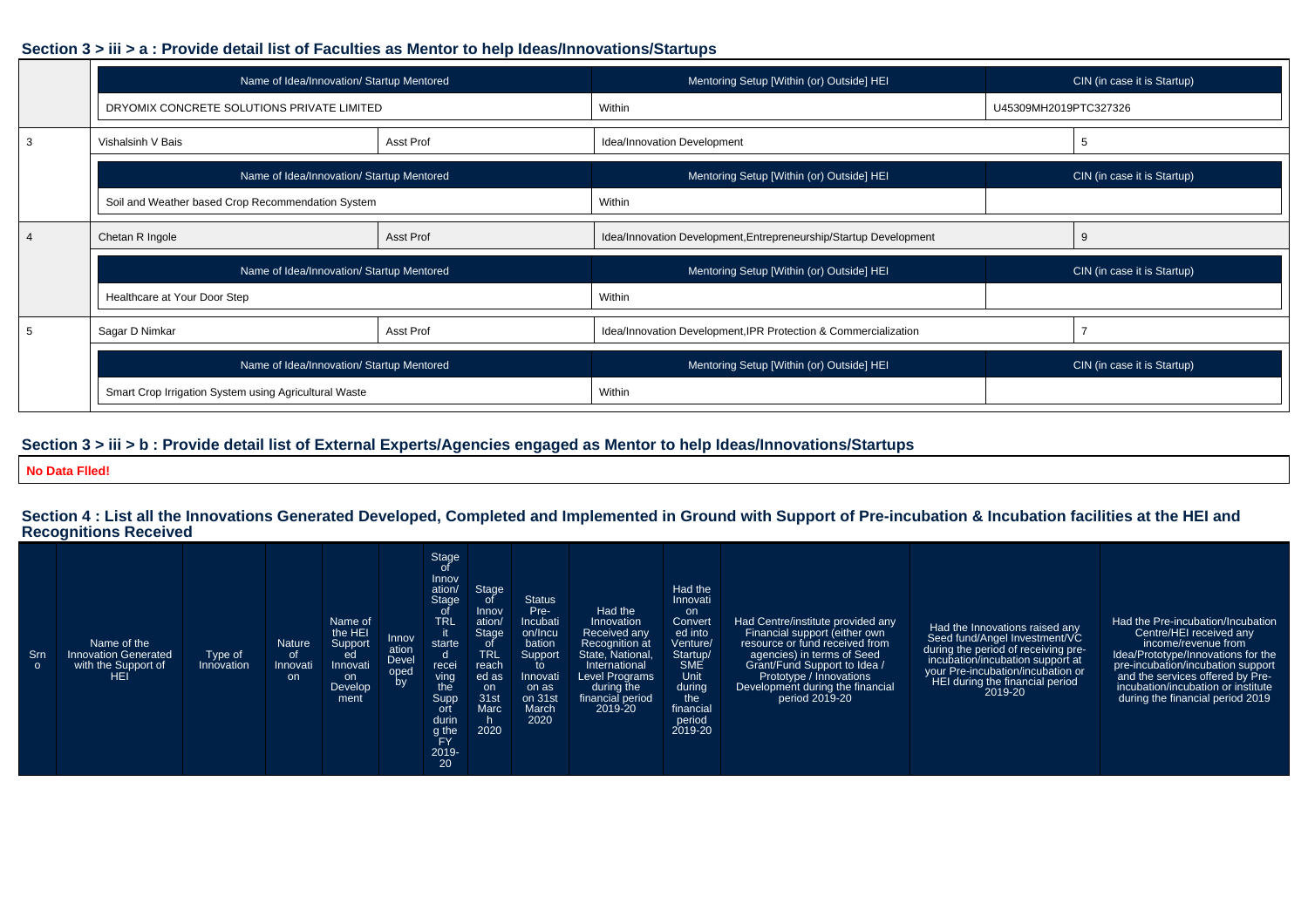| $\mathbf{1}$   | HOCA(HOTELS AND<br>CAFE): A Food<br>Ordering System<br>based on Quick<br><b>Response Codes</b> | Service<br>Innovation | Technol<br>ogical | Innovati<br>on and<br>Entrepr<br>eneursh<br>ip<br>Develop<br>ment<br>Centre | Stude<br>nt-<br>Facul<br>ty                           | <b>TRL</b><br>0:<br>Idea.<br>Unpr<br>oven<br>conc<br>ept,<br>no<br>testin<br>g has<br>been<br>perfor<br>med. | TRL<br>7 :<br>Dem<br>onstr<br>ation<br>syste<br>m<br>opera<br>ting<br>in<br>opera<br>tional<br>envir<br>onme<br>nt at<br>pre-<br>com<br>merci<br>al<br>scale.                                  | Innovati<br>on<br>Develop<br>ment<br>Complet<br>ed | No |      | Yes    | <b>Grant Amount</b><br>in Rs | 100000                    | No    | No         |
|----------------|------------------------------------------------------------------------------------------------|-----------------------|-------------------|-----------------------------------------------------------------------------|-------------------------------------------------------|--------------------------------------------------------------------------------------------------------------|------------------------------------------------------------------------------------------------------------------------------------------------------------------------------------------------|----------------------------------------------------|----|------|--------|------------------------------|---------------------------|-------|------------|
|                |                                                                                                | Name                  |                   |                                                                             |                                                       |                                                                                                              | Type                                                                                                                                                                                           |                                                    |    |      | Gender |                              |                           | Email | Contact    |
|                | Dr. Amol P. Bhagat                                                                             |                       |                   |                                                                             | Faculty                                               |                                                                                                              |                                                                                                                                                                                                |                                                    |    | Male |        |                              | dr.amolpbhagat@gmail.com  |       | 9130037730 |
|                |                                                                                                | Name                  |                   |                                                                             |                                                       |                                                                                                              | Type                                                                                                                                                                                           |                                                    |    |      | Gender |                              |                           | Email | Contact    |
|                | Mr. Yashwant Tayade                                                                            |                       |                   |                                                                             | Student                                               |                                                                                                              |                                                                                                                                                                                                |                                                    |    | Male |        |                              | $\blacksquare$            |       |            |
|                | Mr. Rushikesh Shiralekar                                                                       |                       |                   |                                                                             | Student                                               |                                                                                                              |                                                                                                                                                                                                |                                                    |    | Male |        |                              | $\sim$                    |       |            |
|                | Mr. Rohit Mohata                                                                               |                       |                   |                                                                             | Student                                               |                                                                                                              |                                                                                                                                                                                                |                                                    |    | Male |        |                              | ÷.                        |       |            |
|                | Ms. Kimaya Ghormade                                                                            |                       |                   |                                                                             | Student                                               |                                                                                                              |                                                                                                                                                                                                |                                                    |    | Male |        |                              |                           |       |            |
| $\overline{2}$ | Smart Crop Irrigation<br>System Using<br>Agricultural Waste                                    | Product<br>Innovation | Technol<br>ogical | Innovati<br>on and<br>Entrepr<br>eneursh<br>ip<br>Develop<br>ment<br>Centre | Stude<br>$\frac{\text{nt}}{\text{nt}}$<br>Facul<br>ty | <b>TRL</b><br>0:<br>Idea.<br>Unpr<br>oven<br>conc<br>ept,<br>no<br>testin<br>g has<br>been<br>perfor<br>med. | $\begin{array}{c}\nTRL \\ 7: \n\end{array}$<br>Dem<br>onstr<br>ation<br>syste<br>m<br>opera<br>ting<br>in<br>opera<br>tional<br>envir<br>onme<br>nt at<br>pre-<br>com<br>merci<br>al<br>scale. | Innovati<br>on<br>Develop<br>ment<br>Complet<br>ed | No |      | No     | <b>Grant Amount</b><br>in Rs | 100000                    | No    | No         |
|                |                                                                                                | <b>Name</b>           |                   |                                                                             |                                                       |                                                                                                              | Type                                                                                                                                                                                           |                                                    |    |      | Gender |                              |                           | Email | Contact    |
|                | Mr. Sagar D. Nimkar                                                                            |                       |                   |                                                                             | Faculty                                               |                                                                                                              |                                                                                                                                                                                                |                                                    |    | Male |        |                              | sagarnimkar2626@gmail.com |       | 9422883913 |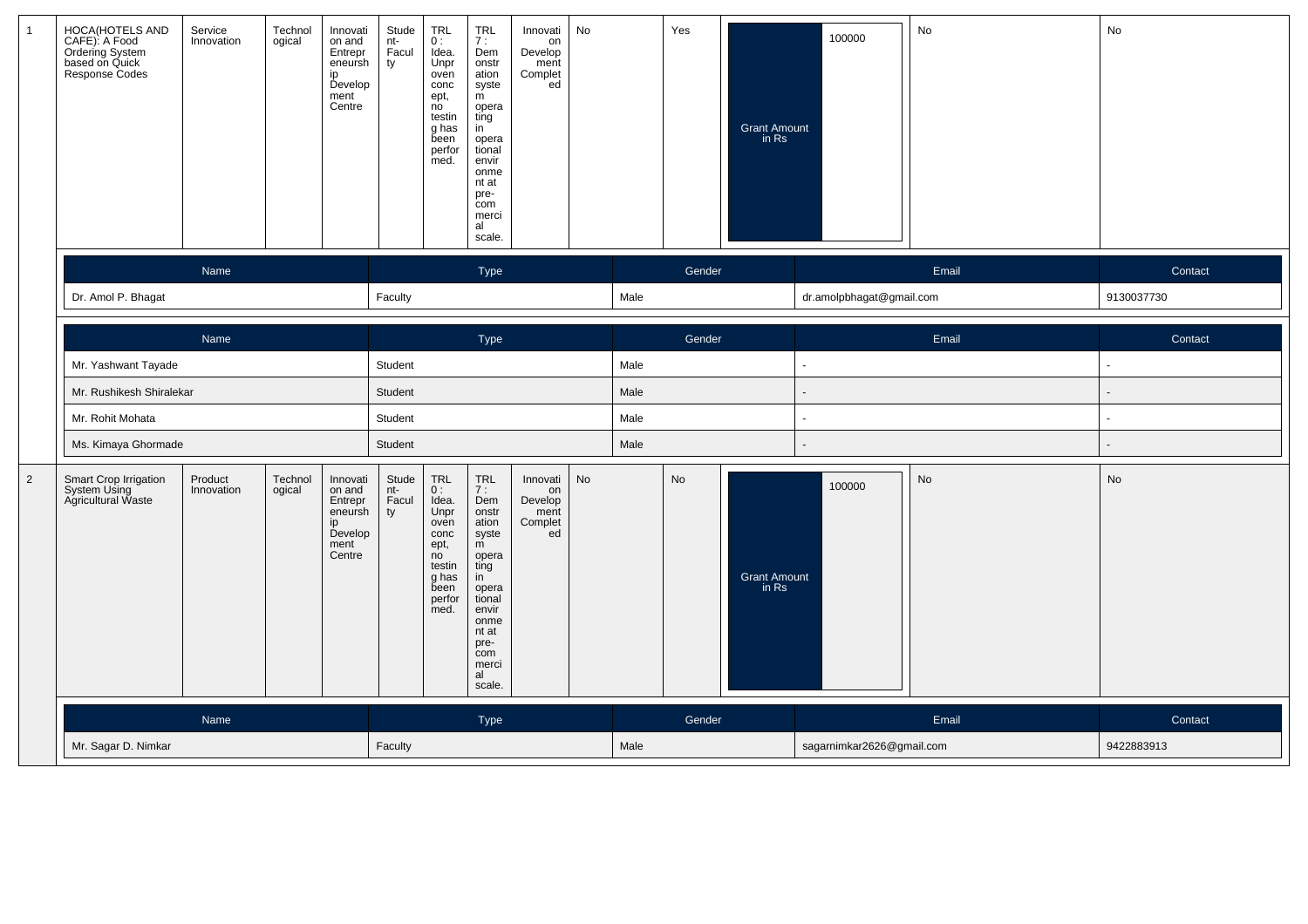|              | Name                                                |                       |                   |                                                                             | Type                        |                                                                                                                                                        |                                                                                                                                                                                                |                                                    | Gender |                | Email  |                       |                       | Contact |                |         |
|--------------|-----------------------------------------------------|-----------------------|-------------------|-----------------------------------------------------------------------------|-----------------------------|--------------------------------------------------------------------------------------------------------------------------------------------------------|------------------------------------------------------------------------------------------------------------------------------------------------------------------------------------------------|----------------------------------------------------|--------|----------------|--------|-----------------------|-----------------------|---------|----------------|---------|
|              | Mr. Abhinav Chandurkar                              |                       |                   |                                                                             | Student                     |                                                                                                                                                        |                                                                                                                                                                                                |                                                    |        | Male           |        |                       |                       |         |                |         |
|              | Mr. Ashit More                                      |                       |                   |                                                                             | Student                     |                                                                                                                                                        |                                                                                                                                                                                                |                                                    |        | Male           |        |                       |                       |         |                |         |
|              | Mr. Arpit Shende                                    |                       |                   |                                                                             | Student                     |                                                                                                                                                        |                                                                                                                                                                                                |                                                    |        | Male           |        |                       |                       |         | $\blacksquare$ |         |
|              | Mr. Abhay Shende                                    |                       |                   |                                                                             | Student                     |                                                                                                                                                        |                                                                                                                                                                                                |                                                    |        | Male           |        |                       |                       |         |                |         |
|              | Ms. Aishwarya Mahajan                               |                       |                   |                                                                             | Student                     |                                                                                                                                                        |                                                                                                                                                                                                |                                                    |        | Female         |        |                       | $\sim$                |         | ä,             |         |
|              | Ms. Kalyani Pundkar                                 |                       |                   |                                                                             | Student                     |                                                                                                                                                        |                                                                                                                                                                                                |                                                    |        | Female         |        |                       |                       |         | $\blacksquare$ |         |
| $\mathbf{3}$ | Web Based Air Quality<br>Monitoring Using<br>Sensor | Product<br>Innovation | Technol<br>ogical | Innovati<br>on and<br>Entrepr<br>eneursh<br>ip<br>Develop<br>ment<br>Centre | Stude<br>nt-<br>Facul<br>ty | $\begin{array}{c} \mathsf{TRL} \\ \mathsf{0}: \end{array}$<br>Idea.<br>Unpr<br>oven<br>conc<br>ept,<br>no<br>testin<br>g has<br>been<br>perfor<br>med. | $\begin{array}{c}\nTRL \\ 7: \n\end{array}$<br>Dem<br>onstr<br>ation<br>syste<br>m<br>opera<br>ting<br>in<br>opera<br>tional<br>envir<br>onme<br>nt at<br>pre-<br>com<br>merci<br>al<br>scale. | Innovati<br>on<br>Develop<br>ment<br>Complet<br>ed | No     |                | No     | Grant Amount<br>in Rs | 100000                | No      | No             |         |
|              |                                                     | Name                  |                   |                                                                             | Type                        |                                                                                                                                                        |                                                                                                                                                                                                |                                                    |        | Gender         |        |                       |                       | Email   |                | Contact |
|              | Mr. Chetan R Ingole                                 |                       |                   |                                                                             | Faculty                     |                                                                                                                                                        |                                                                                                                                                                                                |                                                    |        |                |        |                       |                       |         |                |         |
|              |                                                     |                       |                   |                                                                             |                             |                                                                                                                                                        |                                                                                                                                                                                                |                                                    |        | Male           |        |                       | ichetan1987@gmail.com |         | 8605505920     |         |
|              |                                                     |                       |                   |                                                                             |                             |                                                                                                                                                        |                                                                                                                                                                                                |                                                    |        |                |        |                       |                       |         |                |         |
|              |                                                     | Name                  |                   |                                                                             |                             |                                                                                                                                                        | Type                                                                                                                                                                                           |                                                    |        |                | Gender |                       |                       | Email   |                | Contact |
|              | Ms Harshada Raghuwanshi                             |                       |                   |                                                                             | Student                     |                                                                                                                                                        |                                                                                                                                                                                                |                                                    |        | Female         |        |                       | $\sim$                |         | $\blacksquare$ |         |
|              | Ms Pooja Pawar                                      |                       |                   |                                                                             | Student                     |                                                                                                                                                        |                                                                                                                                                                                                |                                                    |        | Female         |        |                       |                       |         |                |         |
|              | Ms Trupti Kantale<br>Mr Aadil Ahmad                 |                       |                   |                                                                             | Student<br>Student          |                                                                                                                                                        |                                                                                                                                                                                                |                                                    |        | Female<br>Male |        |                       |                       |         |                |         |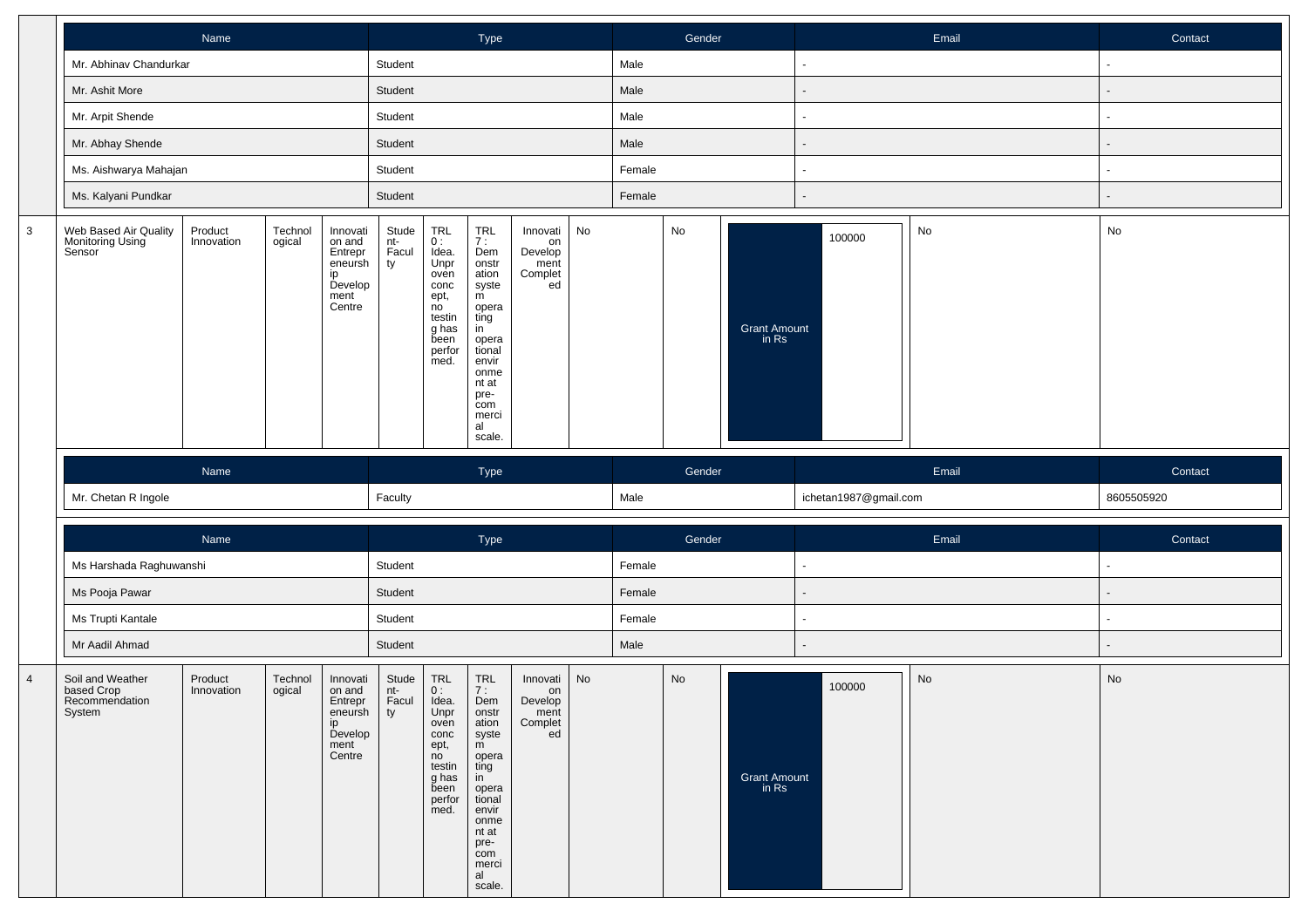| Name                  | Type    | Gender | Email                     | Contact    |
|-----------------------|---------|--------|---------------------------|------------|
| Mr Vishalsinh V. Bais | Faculty | Male   | vishalsinh.bais@gmail.com | 8983261362 |
| Name                  | Type    | Gender | Email                     | Contact    |
| Ms Anushka Nawalkar   | Student | Female |                           |            |
| Ms Snehal Muley       | Student | Female | $\sim$                    |            |
| Ms Achal Tayade       | Student | Female |                           |            |
| Ms Roshani Bhagat     | Student | Female |                           |            |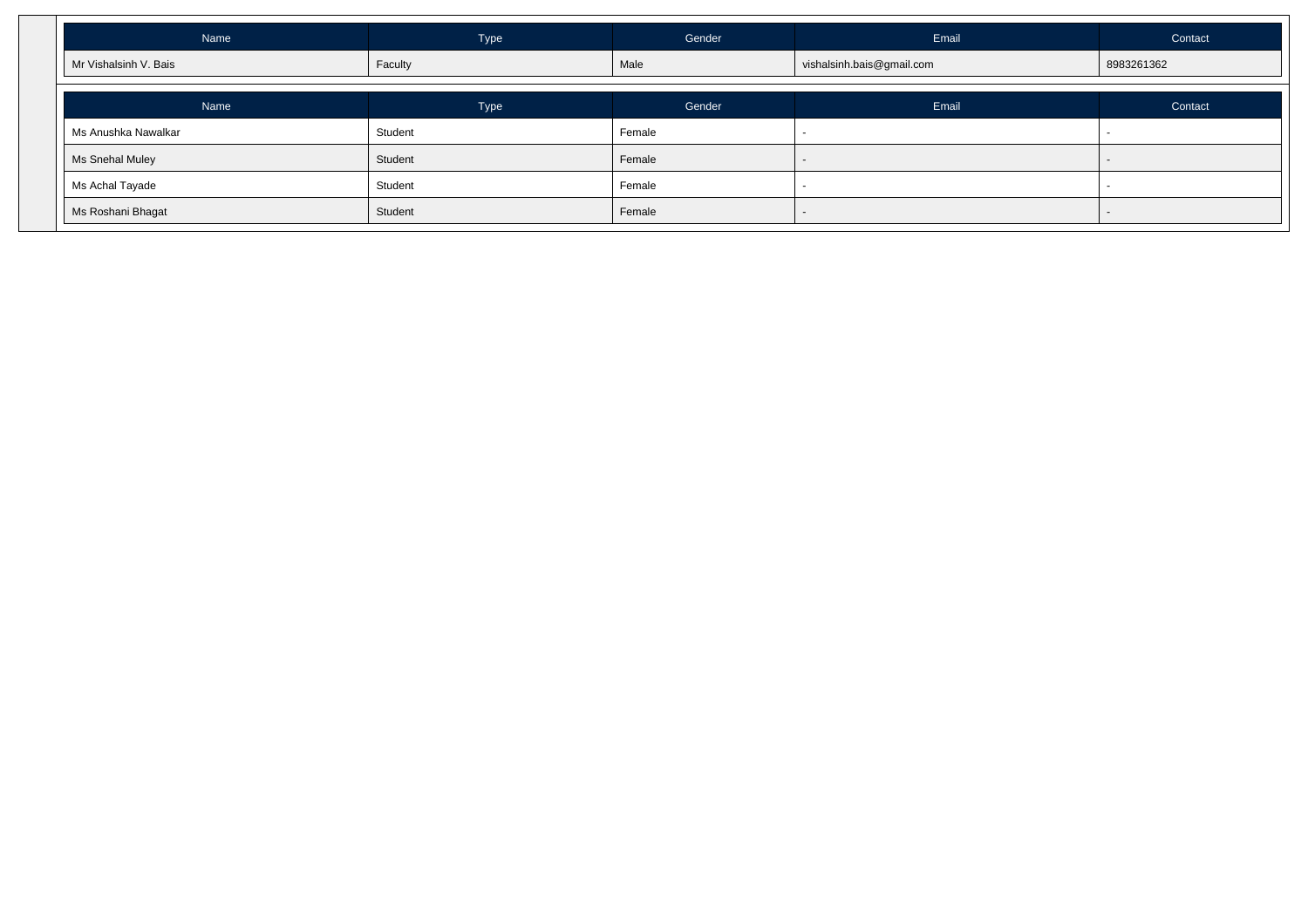| DRYOMIX Concrete<br>Solutions | Product<br>Innovation | Technol<br>ogical | Innovati<br>on and<br>Entrepr<br>eneursh<br>ip<br>Develop<br>ment<br>Centre | Stude<br>nt-<br>Facul<br>ty | $TRL$<br>$0:$<br>Idea.<br>Unpr<br>oven<br>conc<br>ept,<br>no<br>testin<br>g has<br>been<br>perfor<br>med. | $\begin{array}{c}\nTRL \\ 7: \n\end{array}$<br>Dem<br>onstr<br>ation<br>syste<br>m<br>opera<br>ting<br>in<br>opera<br>tional<br>envir<br>onme<br>nt at<br>pre-<br>com<br>merci<br>al<br>scale. | Innovati<br>on<br>Develop<br>ment<br>Complet<br>ed | Agen<br>Cy<br>Nam<br>e<br>Agen<br>Cy<br>Type<br>Awar<br>$d /$<br>Positi<br>on $/$<br>Reco<br>gnitio<br>n<br>Secu<br>red | Stat<br>e<br>Gov<br>ern<br>men<br>t<br>San<br>Gad<br>ge<br>Bab<br>a<br>Amr<br>avat<br>Uni<br>vers<br>ity<br>Gov<br>t.<br>Age<br>ncy<br>(Sta<br>te)<br>Sho<br>rtlist<br>ed<br>at<br>Avis<br>hkar<br>201<br>9-<br>20,<br>14th<br>Mah<br>aras<br>htra<br>Stat<br>e<br>Inte<br>r-<br>Uni<br>vers<br>ity<br>Res<br>earc<br>h.<br>Con<br>vent<br>ion,<br>Col<br>or<br>coat<br>at<br>San<br>t<br>gad<br>age<br>bab<br>a<br>Amr<br>avat<br>Ť<br>Uni<br>vers<br>ity | Yes    | Grant Amount<br>in Rs | 100000                  | No    | No                    |
|-------------------------------|-----------------------|-------------------|-----------------------------------------------------------------------------|-----------------------------|-----------------------------------------------------------------------------------------------------------|------------------------------------------------------------------------------------------------------------------------------------------------------------------------------------------------|----------------------------------------------------|-------------------------------------------------------------------------------------------------------------------------|------------------------------------------------------------------------------------------------------------------------------------------------------------------------------------------------------------------------------------------------------------------------------------------------------------------------------------------------------------------------------------------------------------------------------------------------------------|--------|-----------------------|-------------------------|-------|-----------------------|
| Dr Shrikant M. Harle          | Name                  |                   |                                                                             | Faculty                     |                                                                                                           | Type                                                                                                                                                                                           |                                                    |                                                                                                                         | Male                                                                                                                                                                                                                                                                                                                                                                                                                                                       | Gender |                       | shrikantharle@gmail.com | Email | Contact<br>9860791295 |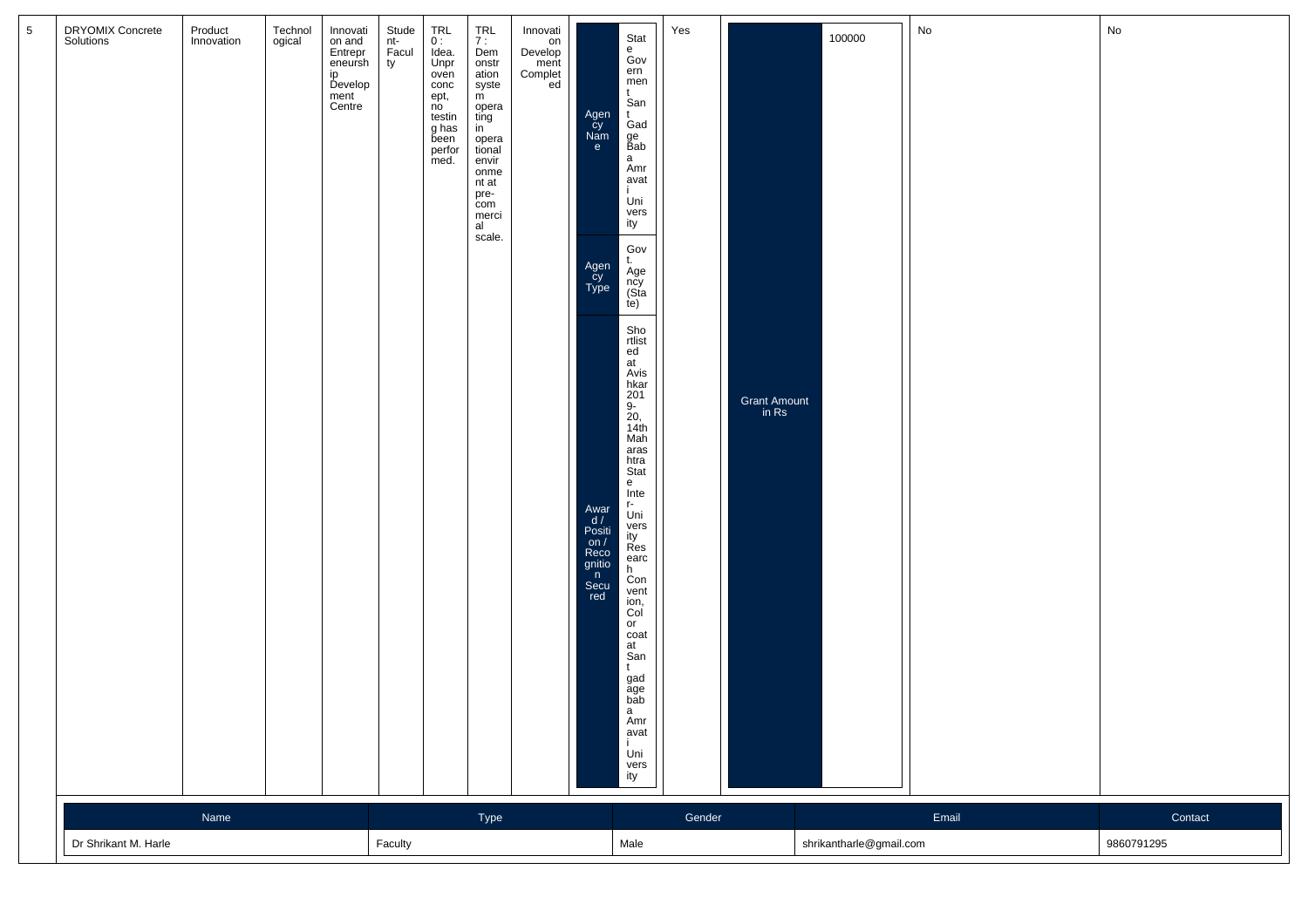| <b>Name</b>           | Tyne    | Gender | Email | Contact |
|-----------------------|---------|--------|-------|---------|
| Mr Pranav S Dhakulkar | Student | Male   |       |         |

## **Section 5 : List all the Ventures/Startups/SME Units Established with Support of Pre-incubation & Incubation facilities at the HEI**

| Sm<br>$\circ$ | Name of the<br>Venture/Sta<br>rtup/SME<br>Unit<br>Established<br>with the<br>Support of<br>HEI | Type of<br>Innovation<br><sub>of</sub><br>Venture/Sta<br>rtup/SME<br>Unit | Nature<br>of<br>Innovat<br>ion | <b>Name</b><br>of the<br>Pre-<br><b>Incubat</b><br>ion/Inc<br>ubation<br>Unit of<br><b>HEI</b><br>Suppor<br>ted<br>Innovat<br>ion<br>Develo<br>pment | Vent<br>ure<br>Foun<br>ded<br>by                             | Venture Registerd as                                                                                                | Year<br><sub>of</sub><br>Regi<br>strati<br>on | What is the<br>current status<br>of Pre-<br>Incubation/Inc<br>ubation<br>Support to<br>Venture/<br>Startup/ SME<br>Unit as on<br>31st March<br>2020? | Had the Venture Received any<br>Recognition at State, National,<br>International Level Programs<br>during the financial period 2019-<br>20?                            | Had Centre/institute provided<br>any Financial support (either<br>own resource or fund received<br>from agencies) in terms of Seed<br>Grant/Fund Support to Venture<br>establishment during the<br>financial period 2019-20 | Had the venture/startup raised<br>any Seed fund/Angel<br>Investment/VC during the period<br>of receiving pre-<br>incubation/incubation support at<br>your Pre-incubation/incubation or<br>HEI during the financial period<br>2019-20 |            | Had<br>the<br>Pre-<br>incubat<br>ion/Inc<br>ubation<br>Centre/<br>HEI<br>receive<br>d any<br>income<br>/revenu<br>e from<br>venture<br>/startup<br>for the<br>pre-<br>incubat<br>ion/inc<br>ubation<br>support<br>and the<br>service<br>S<br>offered<br>by Pre-<br>incubat<br>ion/inc<br>ubation<br>or<br>institut<br>e<br>during<br>the<br>financi<br>al<br>period<br>$2019-20$ | Has<br>the<br>Start-<br>up<br>Grown<br>to a<br>stage<br>of<br>Employ<br>ment<br>Genera<br>tion to<br>10<br>Numbe<br>rs or an<br>annual<br>Turnov<br>er to<br>Rs. 50<br>Lakhs<br>during<br>the<br>financi<br>al year<br>2019-<br>20 |
|---------------|------------------------------------------------------------------------------------------------|---------------------------------------------------------------------------|--------------------------------|------------------------------------------------------------------------------------------------------------------------------------------------------|--------------------------------------------------------------|---------------------------------------------------------------------------------------------------------------------|-----------------------------------------------|------------------------------------------------------------------------------------------------------------------------------------------------------|------------------------------------------------------------------------------------------------------------------------------------------------------------------------|-----------------------------------------------------------------------------------------------------------------------------------------------------------------------------------------------------------------------------|--------------------------------------------------------------------------------------------------------------------------------------------------------------------------------------------------------------------------------------|------------|----------------------------------------------------------------------------------------------------------------------------------------------------------------------------------------------------------------------------------------------------------------------------------------------------------------------------------------------------------------------------------|------------------------------------------------------------------------------------------------------------------------------------------------------------------------------------------------------------------------------------|
|               | Polynode<br>Multi-<br>services<br>Pvt. Ltd.                                                    | Product<br>Innovation                                                     | Techno<br>logical              | 4746                                                                                                                                                 | Stud<br>ent                                                  | U33122MH<br>2019PTC32<br>2285<br>Venture with<br>Corporate<br>Identification<br>Number (CIN)<br>Registration        | 2018<br>$-19$                                 | Received<br>Incubation<br>Support from<br>Incubation<br>Unit                                                                                         | <b>EMPI Delhi</b><br><b>Agency Name</b><br>Not-Govt.<br>Agency Type<br>Agencies<br>Selected in<br>Award /<br>top 6<br>Position /<br>Recognition<br>Ventures<br>Secured | <b>No</b>                                                                                                                                                                                                                   | <b>No</b>                                                                                                                                                                                                                            |            | No                                                                                                                                                                                                                                                                                                                                                                               | No                                                                                                                                                                                                                                 |
|               |                                                                                                | Name                                                                      |                                |                                                                                                                                                      |                                                              | <b>DIN</b> number                                                                                                   |                                               | <b>Type</b>                                                                                                                                          |                                                                                                                                                                        | Gender                                                                                                                                                                                                                      | Email                                                                                                                                                                                                                                |            | Contact                                                                                                                                                                                                                                                                                                                                                                          |                                                                                                                                                                                                                                    |
|               |                                                                                                | YUVRAJ ARUNRAO SUNE                                                       |                                |                                                                                                                                                      |                                                              | 08383805                                                                                                            | Student                                       |                                                                                                                                                      | Male                                                                                                                                                                   |                                                                                                                                                                                                                             | yuvrajsune02@gmail.com                                                                                                                                                                                                               | 9359554996 |                                                                                                                                                                                                                                                                                                                                                                                  |                                                                                                                                                                                                                                    |
| 2             | PELFBERR<br>Y MULTI<br><b>SERVICES</b><br><b>PRIVATE</b><br><b>LIMITED</b>                     | Service<br>Innovation                                                     | Techno<br>logical              | 388                                                                                                                                                  | Exter<br>nal<br>to<br>the<br>Instit<br>ute/l<br>ncub<br>atee | U74900MH<br>Venture with<br>2015PTC26<br>Corporate<br>1628<br>Identification<br>Number (CIN)<br><b>Registration</b> | 2014<br>$-15$                                 | Received<br>Incubation<br>Support from<br>Incubation<br>Unit                                                                                         | No                                                                                                                                                                     | No                                                                                                                                                                                                                          | <b>No</b>                                                                                                                                                                                                                            |            | No                                                                                                                                                                                                                                                                                                                                                                               | No                                                                                                                                                                                                                                 |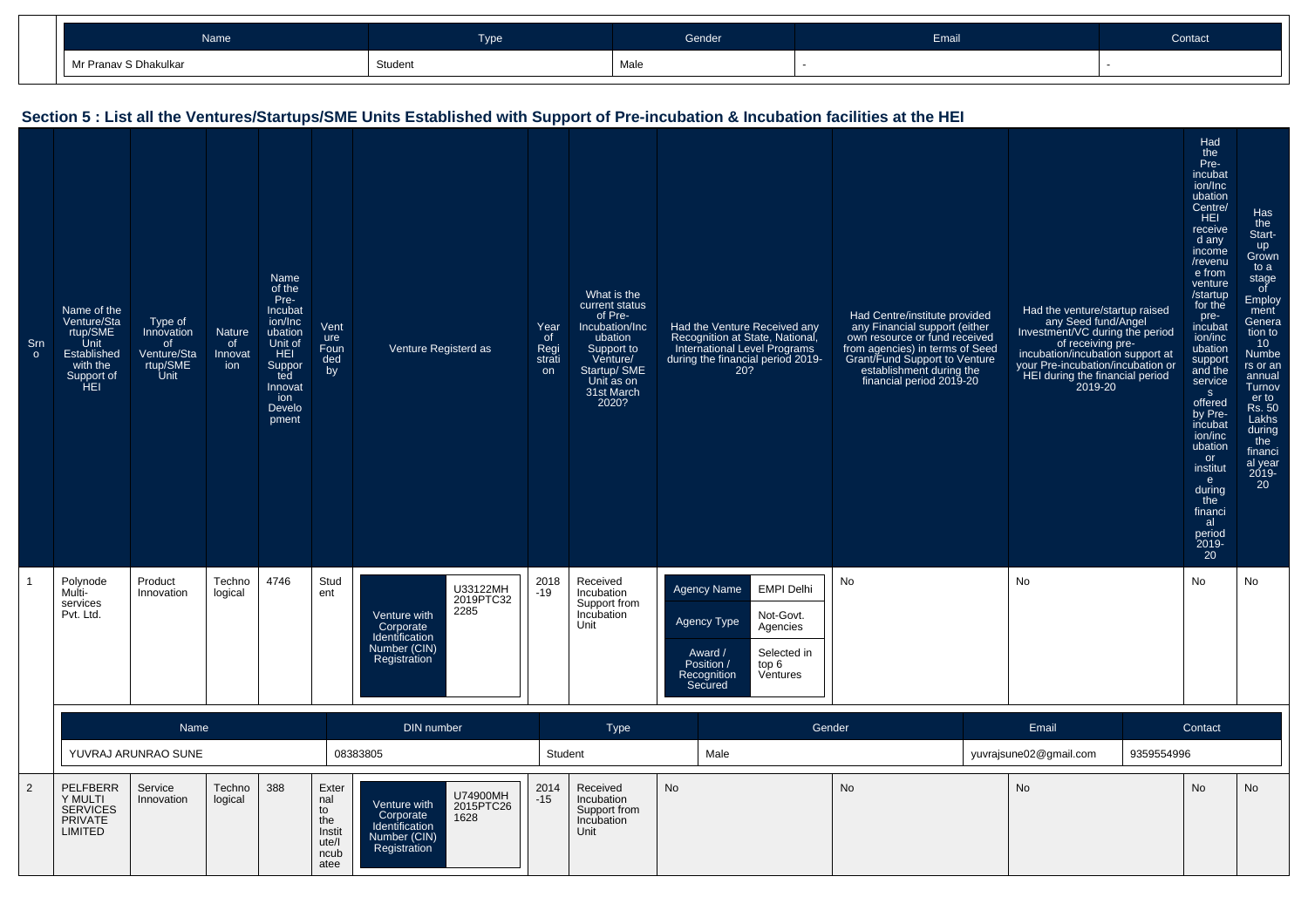

#### **Section 7 > i : List all the Collaborations with External Agencies and Co-Creation of I&E Activities by the HEI**

**No Data Flled!**

## **Section 8 > ii : List the IPs Filed/Published/Granted (Copyright & Designs Only) by the HEI as an Applicant / Co-applicant / Co-owner**

**No Data Flled!**

## **Section 8 > iii : List the IP (Patents only) Filed by the HEI as Applicant / Co-applicant / Co-owner**

| Srno | Title/Name of Patent | <b>IP Registration Number</b> | Date of Filed/Published (Year, Month) | <b>Application Level</b> | Copy of receipt / application<br>screenshot [PDF or Image] |
|------|----------------------|-------------------------------|---------------------------------------|--------------------------|------------------------------------------------------------|
|      |                      |                               |                                       |                          |                                                            |